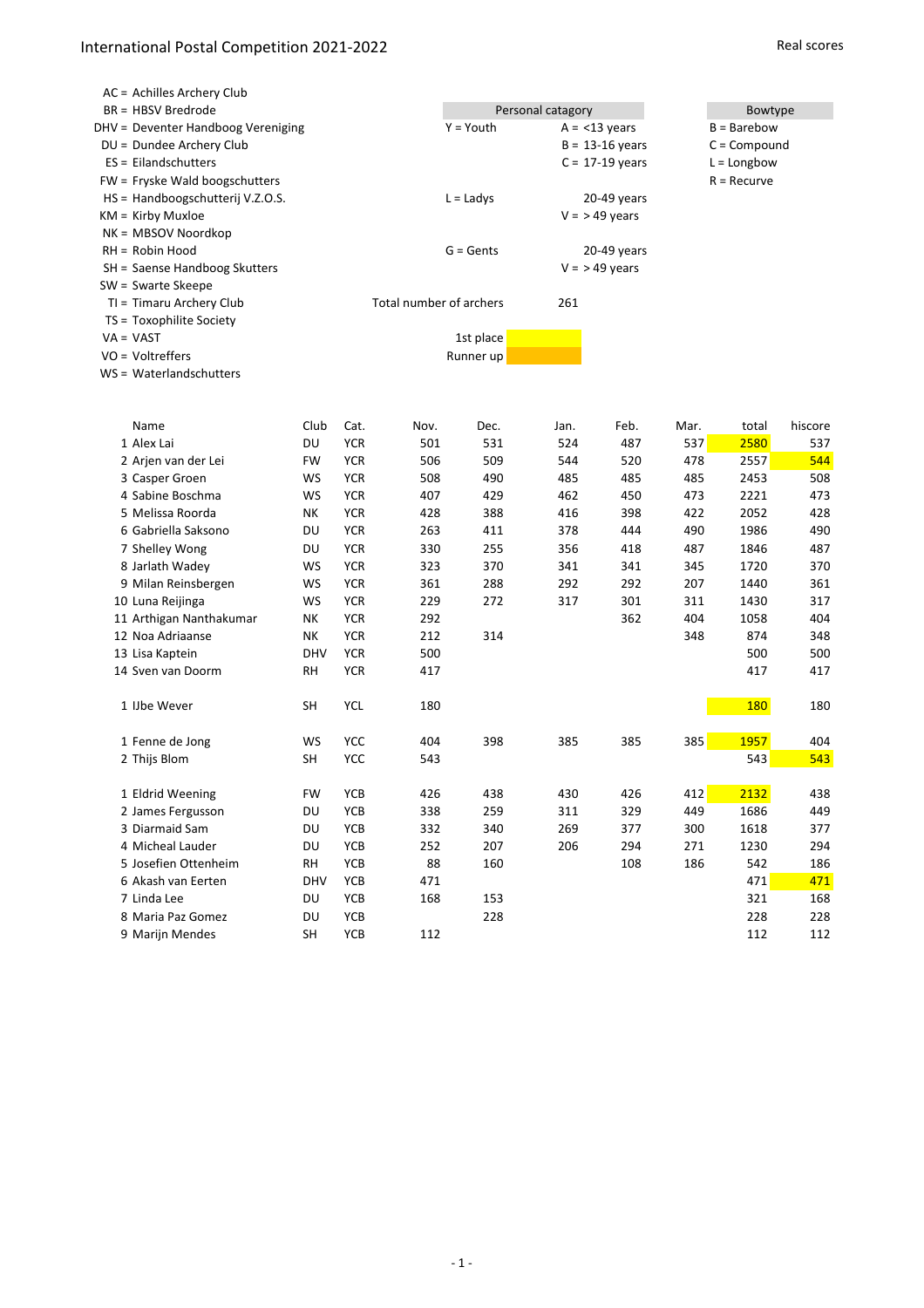| Name                                        | Club      | Cat.       | Nov. | Dec. | Jan. | Feb. | Mar. | total | hiscore |
|---------------------------------------------|-----------|------------|------|------|------|------|------|-------|---------|
| 1 Friso Jagt                                | <b>FW</b> | <b>YBR</b> | 556  | 528  | 547  | 528  | 549  | 2708  | 556     |
| 2 Magnus Das                                | VO        | <b>YBR</b> | 540  | 536  | 531  | 536  | 547  | 2690  | 547     |
| 3 Zac Campbell                              | TI        | <b>YBR</b> | 534  | 534  | 534  | 530  | 501  | 2633  | 534     |
| 4 Ollie Sharpe                              | KM        | <b>YBR</b> | 511  | 504  | 478  | 476  | 530  | 2499  | 530     |
| 5 Hannah Driessen                           | <b>RH</b> | <b>YBR</b> | 444  | 489  | 498  | 512  | 503  | 2446  | 512     |
| 6 Justin van Teulingen                      | NΚ        | <b>YBR</b> | 496  | 476  | 460  | 484  | 498  | 2414  | 498     |
| 7 Rosie Sharpe                              | KM        | <b>YBR</b> | 433  | 451  | 452  | 468  | 490  | 2294  | 490     |
| 8 Oscar Lensink                             | VO        | <b>YBR</b> | 448  | 428  | 456  | 451  | 390  | 2173  | 456     |
| 9 Maxim Zomer                               | <b>FW</b> | <b>YBR</b> | 413  | 468  | 440  | 288  | 448  | 2057  | 468     |
| 10 Mena Plat                                | WS        | <b>YBR</b> | 384  | 449  | 377  | 386  | 361  | 1957  | 449     |
| 11 Renske de Gier                           | WS        | <b>YBR</b> | 423  | 226  | 417  | 430  | 376  | 1872  | 430     |
| 12 Bettie de Groot                          | WS        | <b>YBR</b> | 187  | 289  | 363  | 497  | 482  | 1818  | 497     |
| 13 Leo Goodwin                              | KM        | <b>YBR</b> | 263  | 309  | 301  | 309  | 268  | 1450  | 309     |
| 14 Ava Duncan                               | КM        | <b>YBR</b> | 366  | 291  | 348  |      | 301  | 1306  | 366     |
| 15 Jim Kitchen                              | KM        | <b>YBR</b> | 260  | 253  |      | 300  | 359  | 1172  | 359     |
| 16 Dirk Roeper                              | ES        | <b>YBR</b> | 174  | 163  | 156  | 152  | 330  | 975   | 330     |
| 17 Megan Hutton                             | KM        | <b>YBR</b> |      | 245  | 371  | 289  |      | 905   | 371     |
| 18 Isaac Mwenya                             | KM        | <b>YBR</b> | 140  |      | 294  |      | 256  | 690   | 294     |
| 19 Thijmen van Theulingen                   | NΚ        | <b>YBR</b> | 276  |      |      |      | 366  | 642   | 366     |
| 20 Jasper Hoenderdos                        | HS        | <b>YBR</b> | 570  |      |      |      |      | 570   | 570     |
| 21 Shania de Vries                          | <b>SH</b> | <b>YBR</b> | 533  |      |      |      |      | 533   | 533     |
| 22 Peter Vernout                            | HS        | <b>YBR</b> | 237  | 240  |      |      |      | 477   | 240     |
| 23 Ivar Brugemann                           | <b>SH</b> | <b>YBR</b> | 391  |      |      |      |      | 391   | 391     |
| 24 Yvano Roeren                             | <b>SH</b> | <b>YBR</b> | 338  |      |      |      |      | 338   | 338     |
| 25 Mie Kinsbergen                           | WS        | <b>YBR</b> | 313  |      |      |      |      | 313   | 313     |
| 26 Coen Salfischberger                      | <b>SH</b> | <b>YBR</b> | 214  |      |      |      |      | 214   | 214     |
| 27 Stan Ligteringen                         | NK        | <b>YBR</b> | 168  |      |      |      |      | 168   | 168     |
| 28 Lauren Powell                            | KM        | <b>YBR</b> |      |      | 157  |      |      | 157   | 157     |
| 29 Matthew Garrett                          | КM        | <b>YBR</b> |      |      | 43   |      |      | 43    | 43      |
| 1 Cas Calis                                 | WS        | <b>YBC</b> | 496  | 498  | 482  | 490  | 437  | 2403  | 498     |
| 2 Mauro Rodrigus                            | WS        | YBC        | 345  | 390  | 399  | 385  | 353  | 1872  | 399     |
| 3 Ryan Mens                                 | SH        | <b>YBC</b> | 525  |      |      |      |      | 525   | 525     |
|                                             |           | YBB        | 435  | 452  | 452  | 355  | 423  | 2117  | 452     |
| 1 Myrthe Hermans<br>2 Martijn van Poelgeest | WS<br>ES  | YBB        | 303  | 277  | 248  | 307  | 341  | 1476  | 341     |
| 3 Wayra Bunay de Jong                       | RH        | YBB        | 206  | 282  | 224  | 244  | 272  | 1228  | 282     |
| 4 Tobias Ottenheim                          | <b>RH</b> | YBB        | 214  | 214  | 198  | 250  | 266  | 1142  | 266     |
| 5 Aïdan Koops                               | ES        | YBB        | 244  | 230  | 205  | 251  |      | 930   | 251     |
| 6 Ruben Kemper                              | WS        | YBB        | 186  | 166  | 190  | 196  | 187  | 925   | 196     |
| 7 Riva Pronk                                | RH        | YBB        | 176  | 276  | 300  | 166  |      | 918   | 300     |
| 8 Abel Fousert                              | <b>RH</b> | YBB        | 88   | 104  | 112  | 182  | 170  | 656   | 182     |
| 9 Noah Ellen                                | NΚ        | YBB        | 342  |      |      | 220  |      | 562   | 342     |
| 10 Finley Smeelen                           | RH        | YBB        | 134  | 92   |      | 138  | 164  | 528   | 164     |
| 11 Quinten Bernabela                        | NΚ        | YBB        | 220  |      |      |      | 250  | 470   | 250     |
| 12 Charlie Hartog                           | RH        | YBB        | 190  |      |      | 264  |      | 454   | 264     |
| 13 Job Reijinga                             | WS        | YBB        | 186  |      |      |      |      | 186   | 186     |
| 14 Tamira Bak                               | <b>SH</b> | YBB        | 14   |      |      |      |      | 14    | 14      |
| 15 Dawn Erisman                             | SH        | YBB        | 10   |      |      |      |      | 10    | 10      |
|                                             |           |            |      |      |      |      |      |       |         |
| 1 Jenson Hall                               | KM        | YAR        | 244  | 319  | 367  | 331  | 348  | 1609  | 367     |
| 2 Lewis Haldane                             | КM        | YAR        |      |      | 147  |      |      | 147   | 147     |
| 1 Jesse Linnemans                           | <b>RH</b> | YAB        | 318  | 230  | 288  | 248  | 292  | 1376  | 318     |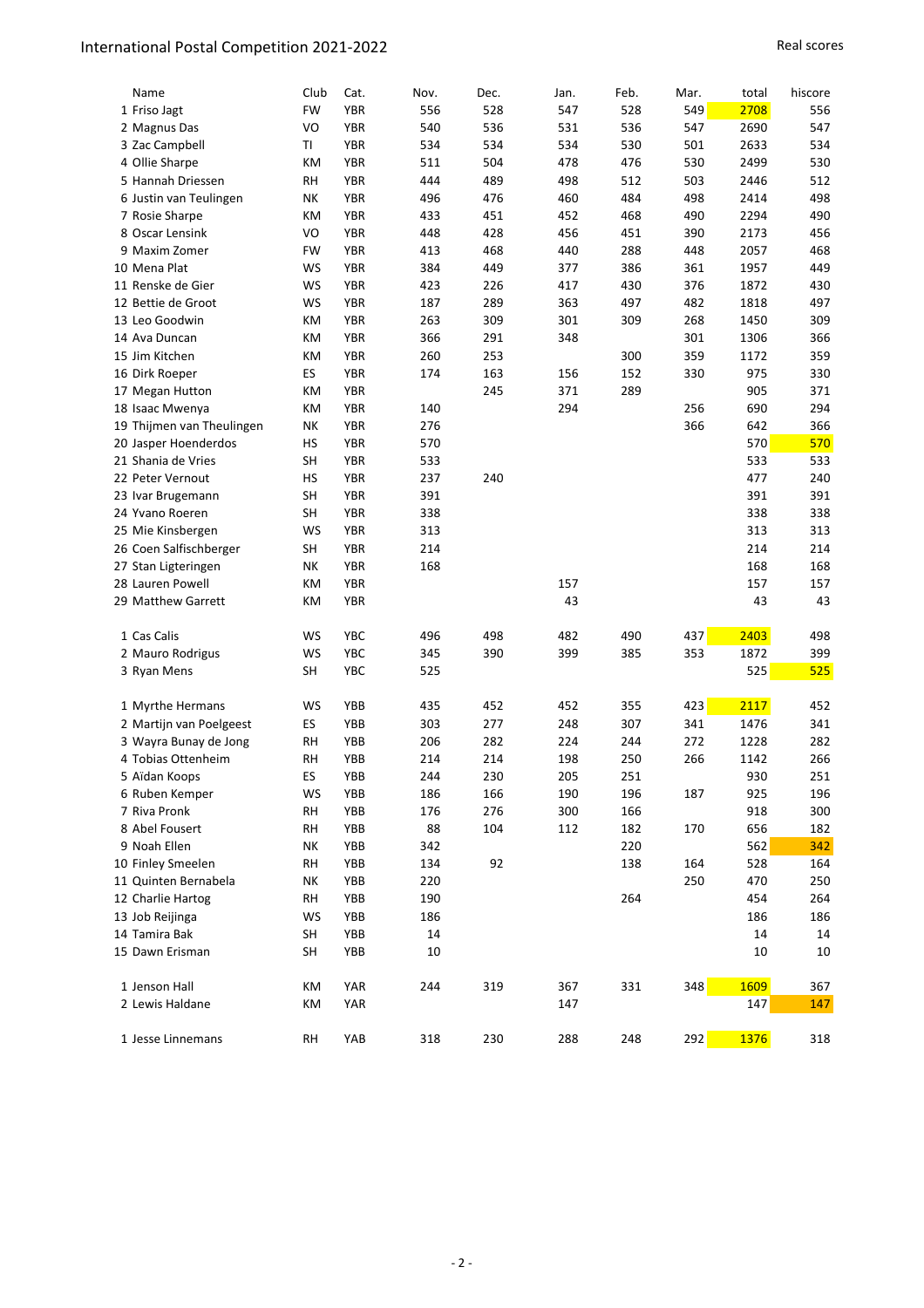| Name                                       | Club            | Cat.       | Nov.       | Dec.       | Jan.       | Feb.       | Mar. | total | hiscore    |
|--------------------------------------------|-----------------|------------|------------|------------|------------|------------|------|-------|------------|
| 1 Miriam Madou                             | HS              | LVR        | 553        | 542        | 558        | 533        | 558  | 2744  | 558        |
| 2 Manja Boon                               | HS              | LVR        | 539        | 531        | 517        | 513        | 544  | 2644  | 544        |
| 3 Ruth Thompson                            | TS              | LVR        | 525        | 540        | 539        | 505        | 528  | 2637  | 540        |
| 4 Marja Kampstra                           | ES              | LVR        | 516        | 519        | 534        | 521        | 483  | 2573  | 534        |
| 5 Caroline Nash                            | КM              | LVR        | 512        | 523        | 509        | 512        | 502  | 2558  | 523        |
| 6 Sally MacKenzie                          | КM              | LVR        | 523        | 479        | 484        | 525        | 543  | 2554  | 543        |
| 7 Tineke Paap                              | HS              | LVR        | 491        | 503        | 510        | 486        | 512  | 2502  | 512        |
| 8 Diana Veldkamp-Evers                     | HS              | LVR        | 478        | 449        | 481        | 495        | 520  | 2423  | 520        |
| 9 Lia Dhondt                               | HS              | LVR        | 438        | 487        | 494        | 496        | 497  | 2412  | 497        |
| 10 Val Simpson                             | КM              | LVR        | 470        | 481        | 464        | 497        | 498  | 2410  | 498        |
| 11 Joyce de Ruiter                         | WS              | LVR        | 380        | 416        | 432        | 411        | 437  | 2076  | 437        |
| 12 Sharon Jennings                         | КM              | LVR        | 436        |            | 434        | 485        | 479  | 1834  | 485        |
| 13 Olga Witte                              | ES              | LVR        | 550        | 536        | 532        |            |      | 1618  | 550        |
| 14 Diana Wagenmaakers                      | ES              | LVR        | 247        | 177        | 192        | 218        | 212  | 1046  | 247        |
|                                            |                 |            |            |            |            |            |      |       |            |
| 1 Judith Porsch                            | HS.             | LVL        | 483        | 473        | 508        | 504        | 507  | 2475  | 508        |
| 2 Annie Braad                              | <b>RH</b>       | LVL        | 327        | 421        | 392        | 428        |      | 1568  | 428        |
| 3 Gudrun Visser                            | AC              | LVL        | 330        | 383        | 349        | 369        |      | 1431  | 383        |
| 4 Lynn Pearson                             | KM              | LVL        | 249        | 273        | 271        | 193        | 239  | 1225  | 273        |
| 5 Annemiek van den Heuvel                  | AC              | LVL        | 269        | 199        | 242        | 273        |      | 983   | 273        |
| 6 Monique Kuipers                          | HS              | <b>LVL</b> | 461        | 434        |            |            |      | 895   | 461        |
| 7 Vonda Wesselius                          | AC              | LVL        | 360        | 371        |            |            |      | 731   | 371        |
| 8 Marjan Reedijk                           | SH              | LVL        | 322        |            |            |            |      | 322   | 322        |
|                                            |                 |            |            |            |            |            |      |       |            |
| 1 Judith Mulder                            | WS              | LVB        | 529        | 510        | 535        | 522        | 542  | 2638  | 542        |
| 2 Ingrid van Rhoon                         | AC              | LVB        | 341        | 315        | 354        | 368        |      | 1378  | 368        |
| 3 Carolien Reynders                        | VA              | LVB        | 467        |            |            |            |      | 467   | 467        |
| 4 Gina van Laarhoven                       | WS              | LVB        | 333        |            |            |            |      | 333   | 333        |
|                                            |                 |            |            |            |            |            |      |       |            |
| 1 Debbie van Son                           | НS              | LR         | 553        | 550        | 553        | 550        | 564  | 2770  | 564        |
| 2 Ilse Bottema                             | <b>HS</b>       | LR         | 554        | 566        | 539        | 558        | 545  | 2762  | 566        |
| 3 Berenika Zemanek                         | DU              | LR         | 516        | 520        | 530        | 514        | 517  | 2597  | 530        |
| 4 Mhairi Brooker                           | DU              | LR         | 386        | 386        | 427        | 458        | 496  | 2153  | 496        |
| 5 Katy Kitchen                             | КM              | LR         | 392        | 401        | 346        | 454        | 427  | 2020  | 454        |
| 6 Jet Jansen                               | VO              | LR         | 463        | 383        | 414        | 219        | 462  | 1941  | 463        |
| 7 Heather Murray                           | КM              | LR         | 397        | 332        | 383        | 417        | 410  | 1939  | 417        |
| 8 Sarah Goodwin                            | КM              | LR         | 295        | 368        | 357        | 356        | 392  | 1768  | 392        |
| 9 Sarah Powell                             | КM              | <b>LR</b>  | 346        | 450        | 238        | 246        | 364  | 1644  | 450        |
| 10 Lisa Adams                              | KM              | LR         | 383        | 417        |            |            | 359  | 1159  | 417        |
| 11 Sarah Kerr                              | KM              | LR         |            |            | 402        | 470        |      | 872   | 470        |
| 12 Manon Korf                              | SH              | ${\sf LR}$ | 562        |            |            |            |      | 562   | 562        |
| 13 Ros Hill                                | KM              | LR         |            | 317        |            |            |      | 317   | 317        |
|                                            |                 |            |            |            |            |            |      | 1949  |            |
| 1 Irene Oortgijsen<br>2 Heleen van de Valk | AC              | LL<br>LL   | 364<br>286 | 404<br>292 | 377<br>305 | 388<br>267 | 416  | 1150  | 416<br>305 |
| 3 Lisette Kampstra                         | AC<br><b>ES</b> | LL         |            |            | 248        |            |      | 521   | 273        |
| 4 Merel de Vries                           |                 | LL         | 273        |            |            |            |      |       |            |
|                                            | SH              |            | 110        |            |            |            |      | 110   | 110        |
| 1 Sophie Visser                            | DU              | LC         | 504        | 510        | 522        | 520        | 539  | 2595  | 539        |
| 2 Louise Naylor                            |                 | LC         |            | 563        |            | 395        |      | 1521  | 563        |
| 3 Marinka Kampstra                         | КM<br><b>ES</b> | LC         | 563<br>556 |            |            |            |      | 556   | 556        |
|                                            |                 |            |            |            |            |            |      |       |            |
| 1 Paula Tomaszewska                        | DU              | LB         | 479        | 455        | 421        | 508        | 469  | 2332  | 508        |
| 2 Tineke Visser                            | НS              | LB         | 435        | 404        | 428        | 437        | 432  | 2136  | 437        |
| 3 Else van Boheemen                        | AC              | LB         | 377        | 440        | 414        | 335        | 419  | 1985  | 440        |
| 4 Ania Pandel                              | DU              | LB         | 352        | 321        | 348        | 440        | 464  | 1925  | 464        |
| 5 Nikita Pols                              | WS              | LB         | 352        | 337        | 392        | 391        | 405  | 1877  | 405        |
| 6 Sara Gowdy                               | DU              | LB         | 261        | 316        | 212        | 234        |      | 1023  | 316        |
| 7 Janne Koopman                            | AC              | LB         | 277        | 179        | 260        | 260        |      | 976   | 277        |
| 8 Jolanda Maessen                          | WS              | LB         | 461        | 444        |            |            |      | 905   | 461        |
| 9 Samantha Nevels                          | FW              | LB         | 233        | 146        | 190        | 124        | 176  | 869   | 233        |
| 10 Roxanne Upton                           | DU              | LB         | 293        | 210        | 296        |            |      | 799   | 296        |
| 11 Jessie Castricum                        | AC              | LB         | 184        | 130        | 158        | 218        |      | 690   | 218        |
| 12 Anita Robinson                          | DU              | LB         | 177        |            |            |            |      | 177   | 177        |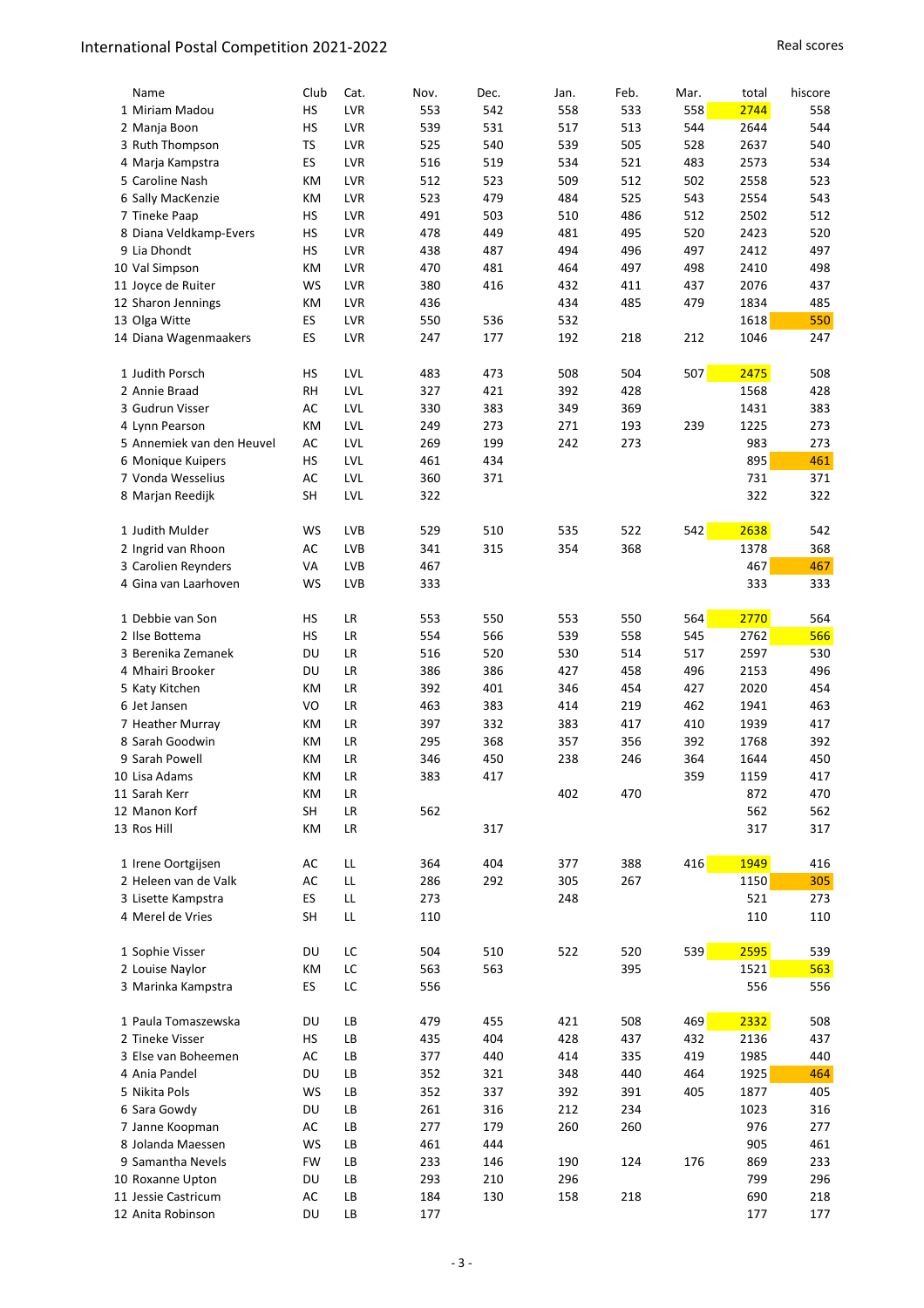| Name                  | Club       | Cat.       | Nov. | Dec. | Jan. | Feb. | Mar. | total | hiscore |
|-----------------------|------------|------------|------|------|------|------|------|-------|---------|
| 1 Ian Millward        | TS         | <b>GVR</b> | 573  | 574  | 575  | 578  | 582  | 2882  | 582     |
| 2 Alex Paap           | HS         | <b>GVR</b> | 561  | 562  | 559  | 560  | 565  | 2807  | 565     |
| 3 Sander Hogervorst   | NK         | GVR        | 566  | 554  | 539  | 556  | 565  | 2780  | 566     |
| 4 Harm DHondt         | HS         | GVR        | 558  | 541  | 545  | 542  | 547  | 2733  | 558     |
| 5 Wilco Roorda        | NΚ         | GVR        | 545  | 548  | 541  | 535  | 546  | 2715  | 548     |
| 6 Henk Verschoof      | <b>FW</b>  | GVR        | 536  | 546  | 537  | 529  | 539  | 2687  | 546     |
| 7 Peter Hanssen       | NΚ         | <b>GVR</b> | 532  | 534  | 534  | 533  | 546  | 2679  | 546     |
| 8 Jan Weber           | HS         | GVR        | 530  | 536  | 522  | 543  | 547  | 2678  | 547     |
| 9 Ed Bonnema          | HS         | <b>GVR</b> | 532  | 519  | 539  | 536  | 541  | 2667  | 541     |
| 10 John Luxford       | TI         | GVR        | 546  | 518  | 528  | 527  | 532  | 2651  | 546     |
| 11 Eduard Scholtink   | <b>DHV</b> | <b>GVR</b> | 518  | 511  | 487  | 533  | 521  | 2570  | 533     |
| 12 Hans Valent        | <b>DHV</b> | GVR        | 520  | 524  | 513  | 505  | 495  | 2557  | 524     |
| 13 Malcolm Thompson   | TS         | <b>GVR</b> | 499  | 489  | 517  | 514  | 505  | 2524  | 517     |
| 14 Hans Rinkema       | SW         | GVR        | 475  | 472  | 500  | 523  | 519  | 2489  | 523     |
| 15 Klaas Kaas         | AC         | <b>GVR</b> | 514  | 485  | 483  | 492  | 509  | 2483  | 514     |
| 16 Eric Wagenmaakers  | <b>ES</b>  | GVR        | 495  | 422  | 502  | 475  | 483  | 2377  | 502     |
| 17 Andy Simpson       | KM         | GVR        | 465  | 462  | 469  | 498  | 476  | 2370  | 498     |
| 18 Rick Blokker       | VO         | GVR        | 458  | 447  | 454  | 468  | 473  | 2300  | 473     |
| 19 Nico Min           | AC         | <b>GVR</b> | 443  | 446  | 425  | 484  | 468  | 2266  | 484     |
| 20 Marijn v. Ouwekerk | HS         | GVR        | 448  | 442  | 432  | 454  | 452  | 2228  | 454     |
| 21 Martijn Veldhuis   | AC         | GVR        | 539  | 556  | 538  | 549  |      | 2182  | 556     |
| 22 Alan Duncan        | КM         | GVR        | 408  | 429  | 337  | 450  | 483  | 2107  | 483     |
| 23 Kees Zijm          | SW         | <b>GVR</b> |      | 540  | 418  | 536  | 513  | 2007  | 540     |
| 24 Gerrit Leijnse     | VO         | GVR        | 417  | 379  | 390  | 409  | 408  | 2003  | 417     |
| 25 Jan Duizer         | VO         | <b>GVR</b> | 414  | 404  | 340  | 406  | 399  | 1963  | 414     |
| 26 Nico Maarschalk    | HS         | <b>GVR</b> | 333  | 361  | 367  | 379  | 404  | 1844  | 404     |
| 27 Gert-Jan Schoorl   | ES         | GVR        | 544  | 560  | 569  |      |      | 1673  | 569     |
| 28 Jim McKenna        | КM         | <b>GVR</b> | 485  |      | 483  |      | 493  | 1461  | 493     |
| 29 Peter Roubaud      | KM         | GVR        | 468  | 417  | 480  |      |      | 1365  | 480     |
| 30 Geoff McGowan      | ΤI         | GVR        | 532  |      | 547  |      |      | 1079  | 547     |
| 31 Mike Williams      | KM         | GVR        |      | 262  | 235  | 279  |      | 776   | 279     |
| 32 Jan Folmer         | VA         | <b>GVR</b> | 538  |      |      |      |      | 538   | 538     |
| 33 Kees Zijm          | SW         | GVR        | 537  |      |      |      |      | 537   | 537     |
| 34 Andrew Powell      | КM         | <b>GVR</b> |      |      | 481  |      |      | 481   | 481     |
| 35 Jan de Graaff      | VO         | GVR        | 447  |      |      |      |      | 447   | 447     |
|                       |            |            |      |      |      |      |      |       |         |
| 1 Jan de Goede        | AC         | GVL        | 515  | 499  | 507  | 504  | 507  | 2532  | 515     |
| 2 Ernie Breuer        | HS         | GVL        | 506  | 490  | 489  | 506  | 492  | 2483  | 506     |
| 3 Richard Schenk      | HS         | GVL        | 481  | 492  | 465  | 482  | 482  | 2402  | 492     |
| 4 Willem vlas         | NΚ         | GVL        | 447  | 449  | 448  | 450  | 460  | 2254  | 460     |
| 5 Frans Schrama       | <b>ES</b>  | GVL        | 460  | 432  | 438  | 432  | 471  | 2233  | 471     |
| 6 Jan Willem Jagt     | <b>FW</b>  | GVL        | 437  | 429  | 464  | 451  | 422  | 2203  | 464     |
| 7 Wietse de Vries     | FW         | GVL        | 429  | 418  | 408  | 416  | 436  | 2107  | 436     |
| 8 Jaap Veenstra       | FW         | GVL        | 400  | 418  | 418  | 426  | 441  | 2103  | 441     |
| 9 Ab van der Wal      | VO         | GVL        | 353  | 425  | 413  | 454  | 428  | 2073  | 454     |
| 10 Maarten Porsch     | НS         | GVL        | 410  | 429  | 391  | 389  | 424  | 2043  | 429     |
| 11 Wim van Bemmelen   | AC         | GVL        | 374  | 430  | 384  | 411  | 372  | 1971  | 430     |
| 12 Jan Prins          | ES         | GVL        | 342  | 320  | 346  | 320  | 372  | 1700  | 372     |
| 13 Piet van der Terp  | AC         | GVL        | 321  | 308  | 303  | 353  | 347  | 1632  | 353     |
| 14 Berend Visser      | AC         | GVL        | 377  | 406  | 367  | 461  |      | 1611  | 461     |
| 15 Johannes Henstra   | FW         | GVL        | 296  | 338  | 305  | 334  | 326  | 1599  | 338     |
| 16 Ben Moor           | <b>ES</b>  | GVL        | 273  | 308  | 281  | 308  | 317  | 1487  | 317     |
| 17 Edwin de Jonge     | NΚ         | GVL        | 261  | 272  | 308  | 271  | 319  | 1431  | 319     |
| 18 Kees Bakker        | ES         | GVL        | 432  | 284  | 284  |      |      | 1000  | 432     |
| 19 Johan Tromp        | <b>ES</b>  | GVL        | 399  | 413  |      |      |      | 812   | 413     |
| 20 Eric Wesselius     | AC         | GVL        | 297  | 349  |      |      |      | 646   | 349     |
| 21 Jaap Jager         | <b>ES</b>  | GVL        | 312  | 288  |      |      |      | 600   | 312     |
| 22 Ruud Vos           | <b>HS</b>  | GVL        | 357  |      | 151  |      |      | 508   | 357     |
| 23 Jan van der Meulen | AC         | GVL        | 441  |      |      |      |      | 441   | 441     |
| 24 Pim Molenaar       | AC         | GVL        | 383  |      |      |      |      | 383   | 383     |
| 25 Simon Verhoef      | SH         | GVL        | 294  |      |      |      |      | 294   | 294     |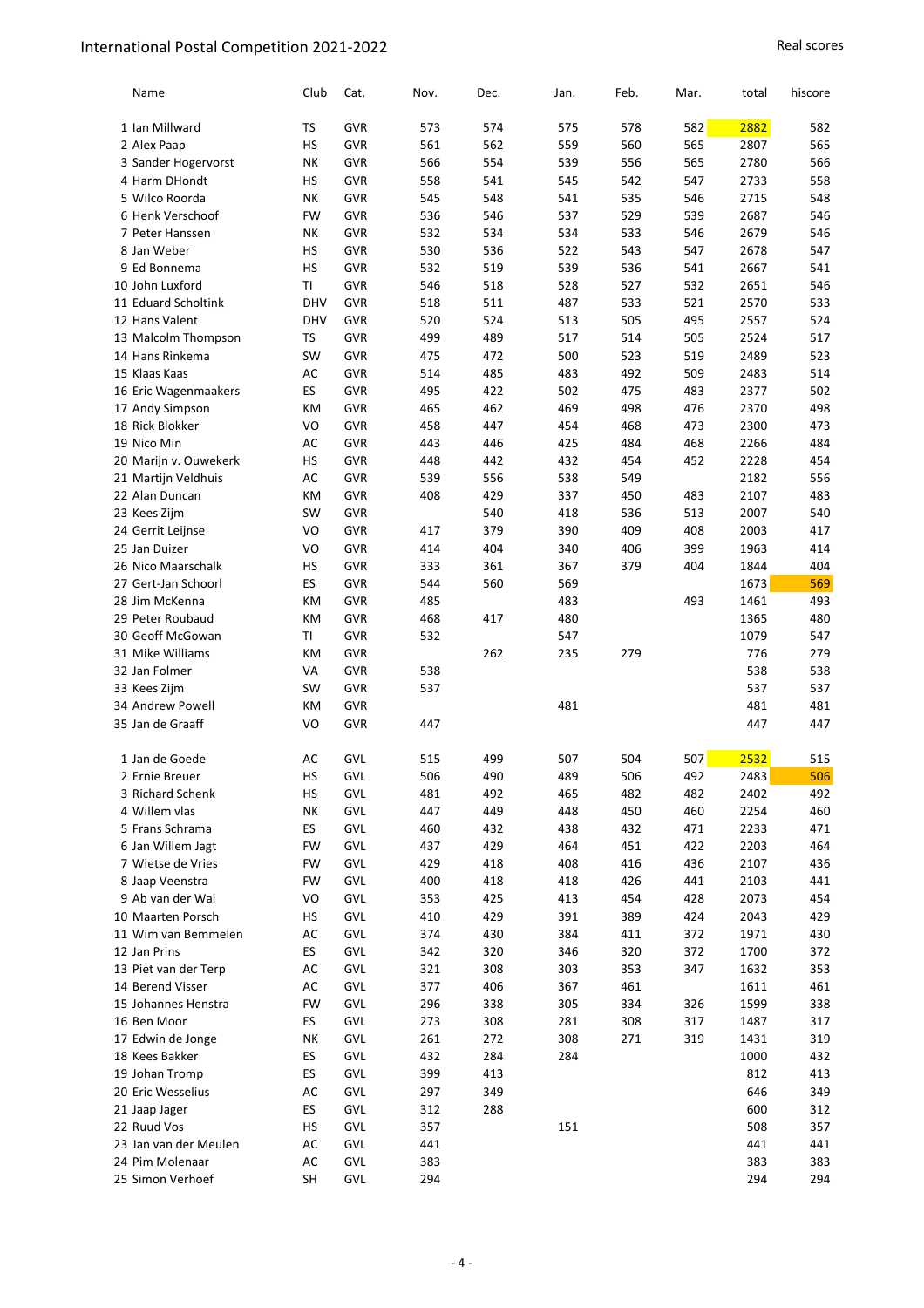| Name                  | Club       | Cat.       | Nov. | Dec. | Jan. | Feb. | Mar. | total | hiscore |
|-----------------------|------------|------------|------|------|------|------|------|-------|---------|
| 1 Don Campbell        | TI         | GVC        | 584  | 564  | 584  | 565  | 562  | 2859  | 584     |
| 2 Aad van Gils        | ES         | GVC        | 546  | 570  | 564  | 561  | 567  | 2808  | 570     |
| 3 Thomas Hoogmoed     | <b>DHV</b> | GVC        | 554  | 558  | 571  | 560  | 558  | 2801  | 571     |
| 4 Ron Stolk           | AC         | GVC        | 546  | 550  | 535  | 560  | 543  | 2734  | 560     |
| 5 Andries Zonderland  | NΚ         | GVC        | 542  | 548  | 541  | 547  | 540  | 2718  | 548     |
| 6 Jelle Freerkstra    | AC         | GVC        | 562  | 564  | 567  | 562  |      | 2255  | 567     |
| 7 Eduward Zwart       | AC         | GVC        | 549  | 549  | 522  | 524  |      | 2144  | 549     |
| 8 Simon Verhoef       | <b>SH</b>  | GVC        | 576  |      |      |      |      | 576   | 576     |
| 9 Bert Woord          | NΚ         | GVC        | 569  |      |      |      |      | 569   | 569     |
| 10 Chris Pallett      | KM         | GVC        |      | 530  |      |      |      | 530   | 530     |
| 1 Ron de Haan         | WS         | <b>GVB</b> | 560  | 566  | 556  | 548  | 527  | 2757  | 566     |
| 2 Gerard Riemers      | NΚ         | <b>GVB</b> | 419  | 530  | 491  | 508  | 521  | 2469  | 530     |
| 3 Pierre Blok         | WS         | GVB        | 454  | 506  | 461  | 482  | 507  | 2410  | 507     |
| 4 Ruud Smits          | AC         | <b>GVB</b> | 435  | 416  | 394  | 428  | 420  | 2093  | 435     |
| 5 Dirk Braad          | <b>RH</b>  | GVB        | 438  | 468  | 469  | 476  |      | 1851  | 476     |
| 6 Fred Hocque         | <b>DHV</b> | <b>GVB</b> | 405  | 364  | 347  | 305  | 341  | 1762  | 405     |
| 7 Henk van der Wal    | <b>FW</b>  | <b>GVB</b> | 298  | 298  | 313  | 405  | 424  | 1738  | 424     |
| 8 Arien Slooves       | AC         | GVB        | 417  | 433  | 377  | 419  |      | 1646  | 433     |
| 9 Pieter Kamp         | ES         | GVB        | 284  | 261  | 333  | 350  | 386  | 1614  | 386     |
| 10 Albert Louwe       | AC         | GVB        | 218  | 297  | 220  | 250  |      | 985   | 297     |
| 11 Theo Kemerlings    | <b>DHV</b> | GVB        | 397  |      |      |      |      | 397   | 397     |
| 1 Thijs van der Lei   | FW         | GR         | 566  | 564  | 556  | 564  | 566  | 2816  | 566     |
| 2 Menno Timmermans    | <b>DHV</b> | GR         | 559  | 569  | 553  | 554  | 555  | 2790  | 569     |
| 3 Michael Kuif        | WS         | GR         | 557  | 554  | 553  | 556  | 547  | 2767  | 557     |
| 4 Maksims Muraskins   | DU         | GR         | 528  | 556  | 564  | 555  | 547  | 2750  | 564     |
| 5 Dustin Verhelst     | HS         | GR         | 562  | 548  | 558  | 541  | 540  | 2749  | 562     |
| 6 Mike Vrijman        | HS         | GR         | 526  | 528  | 538  | 550  | 548  | 2690  | 550     |
| 7 Mik Bakker          | VO         | GR         | 532  | 514  | 534  | 530  | 518  | 2628  | 534     |
| 8 Christopher Hutton  | КM         | GR         | 531  | 517  | 535  | 529  | 509  | 2621  | 535     |
| 9 Robin Nijman        | VO         | GR         | 485  | 481  | 458  | 459  | 460  | 2343  | 485     |
| 10 Matthew Sin        | DU         | GR         | 429  | 420  | 448  | 492  | 522  | 2311  | 522     |
| 11 Jesse Hoven        | ES         | GR         | 449  | 458  | 443  | 442  | 441  | 2233  | 458     |
| 12 Stuart Carter      | KM         | GR         | 355  | 380  | 390  | 417  | 406  | 1948  | 417     |
| 13 Mark Powell        | KM         | GR         | 483  |      | 436  | 460  | 465  | 1844  | 483     |
| 14 Ben Trudgill       | КM         | GR         | 559  |      |      |      | 551  | 1110  | 559     |
| 15 James Skevington   | KM         | GR         | 449  |      | 397  |      |      | 846   | 449     |
| 16 Sander Soeteman    | DHV        | GR         | 537  |      |      |      |      | 537   | 537     |
| 17 Menno van der Meij | НS         | GR         | 523  |      |      |      |      | 523   | 523     |
| 18 Joshua Timmer      | SH         | GR         | 512  |      |      |      |      | 512   | 512     |
| 19 Ronald de Vries    | VA         | ${\sf GR}$ | 463  |      |      |      |      | 463   | 463     |
| 20 Erwin Roedema      | ES         | GR         | 379  |      |      |      |      | 379   | 379     |
| 1 Piet Kuitert        | AC         | GL         | 446  | 461  | 460  | 462  | 440  | 2269  | 462     |
| 2 Bart Paalvast       | AC         | GL         | 297  | 422  | 376  | 385  |      | 1480  | 422     |
| 3 Duco v d Kuijl      | <b>ES</b>  | GL         | 258  |      |      |      |      | 258   | 258     |
| 1 Stefan Dijkslag     | DHV        | GC         | 574  | 578  | 581  | 590  | 589  | 2912  | 590     |
| 2 Gerben van Triest   | DHV        | GC         | 569  | 561  | 575  | 583  | 570  | 2858  | 583     |
| 3 Andries Timmer      | RH         | GC         | 549  | 552  | 547  | 552  | 545  | 2745  | 552     |
| 4 Jurriaan Zwart      | AC         | GC         | 554  | 356  | 378  |      |      | 1288  | 554     |
| 5 Stephen Colledge    | КM         | GC         | 565  |      |      |      | 576  | 1141  | 576     |
| 6 Benjamin Valent     | SH         | GC         | 578  |      |      |      |      | 578   | 578     |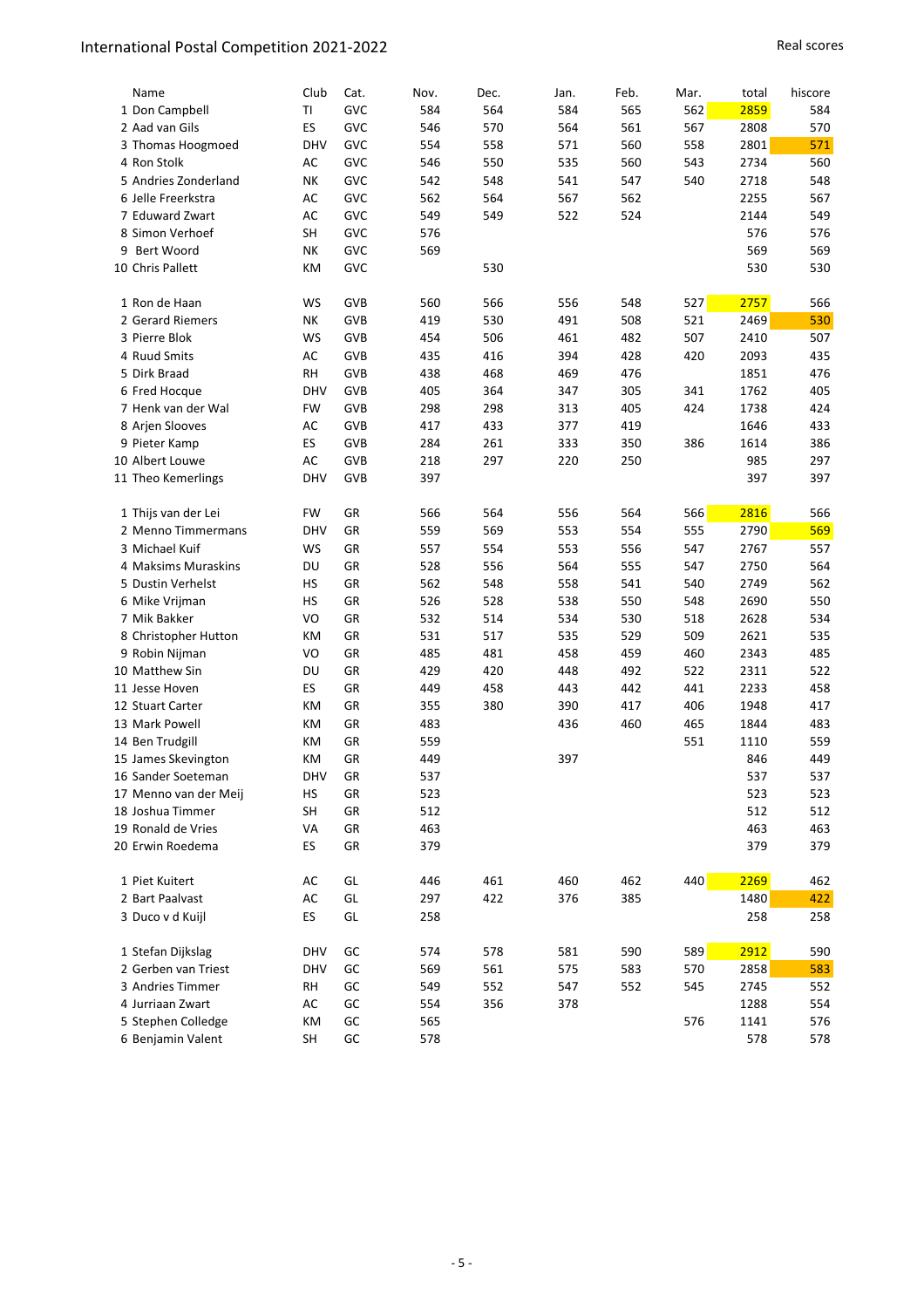| Name                    | Club       | Cat. | Nov. | Dec. | Jan. | Feb. | Mar. | total | hiscore |
|-------------------------|------------|------|------|------|------|------|------|-------|---------|
| 1 Robin Hocque          | <b>DHV</b> | GB   | 525  | 517  | 504  | 513  | 506  | 2565  | 525     |
| 2 Johnny Bos            | FW         | GB   | 490  | 526  | 506  | 490  | 519  | 2531  | 526     |
| 3 Ahmed Abdalrahman     | DU         | GB   | 453  | 461  | 512  | 505  | 528  | 2459  | 528     |
| 4 Jeroen Kruit          | <b>DHV</b> | GB   | 489  | 492  | 461  | 489  | 482  | 2413  | 492     |
| 5 Fraser Harper         | DU         | GB   | 422  | 456  | 431  | 472  | 464  | 2245  | 472     |
| 6 Waldo Beek            | <b>DHV</b> | GB   | 421  | 418  | 377  | 396  | 408  | 2020  | 421     |
| 7 Geerts v Atteveld     | <b>SW</b>  | GB   | 329  | 346  | 366  | 289  | 379  | 1709  | 379     |
| 8 Hans Agema            | SW         | GB   | 305  | 358  | 418  | 270  | 332  | 1683  | 418     |
| 9 Jaap van der Wal      | FW         | GB   | 265  | 338  | 306  | 310  | 282  | 1501  | 338     |
| 10 Nick Mulder          | <b>DHV</b> | GB   | 443  | 450  | 423  |      |      | 1316  | 450     |
| 11 Jeroen van Poelgeest | ES         | GB   | 203  | 259  | 207  | 256  | 266  | 1191  | 266     |
| 12 Niels Wester         | <b>FW</b>  | GB   | 237  | 220  | 257  | 91   | 162  | 967   | 257     |
| 13 Jamie McCrohon       | DU         | GB   | 428  | 370  |      |      |      | 798   | 428     |
| 14 Ebe Heijligenberg    | AC         | GB   | 184  | 238  |      |      |      | 422   | 238     |
| 15 Gerrit Gerritsen     | <b>DHV</b> | GB   | 420  |      |      |      |      | 420   | 420     |
| 16 Arjan Brouwer        | <b>DHV</b> | GB   | 402  |      |      |      |      | 402   | 402     |
| 17 Nick Huisman         | AC         | GB   | 287  |      |      |      |      | 287   | 287     |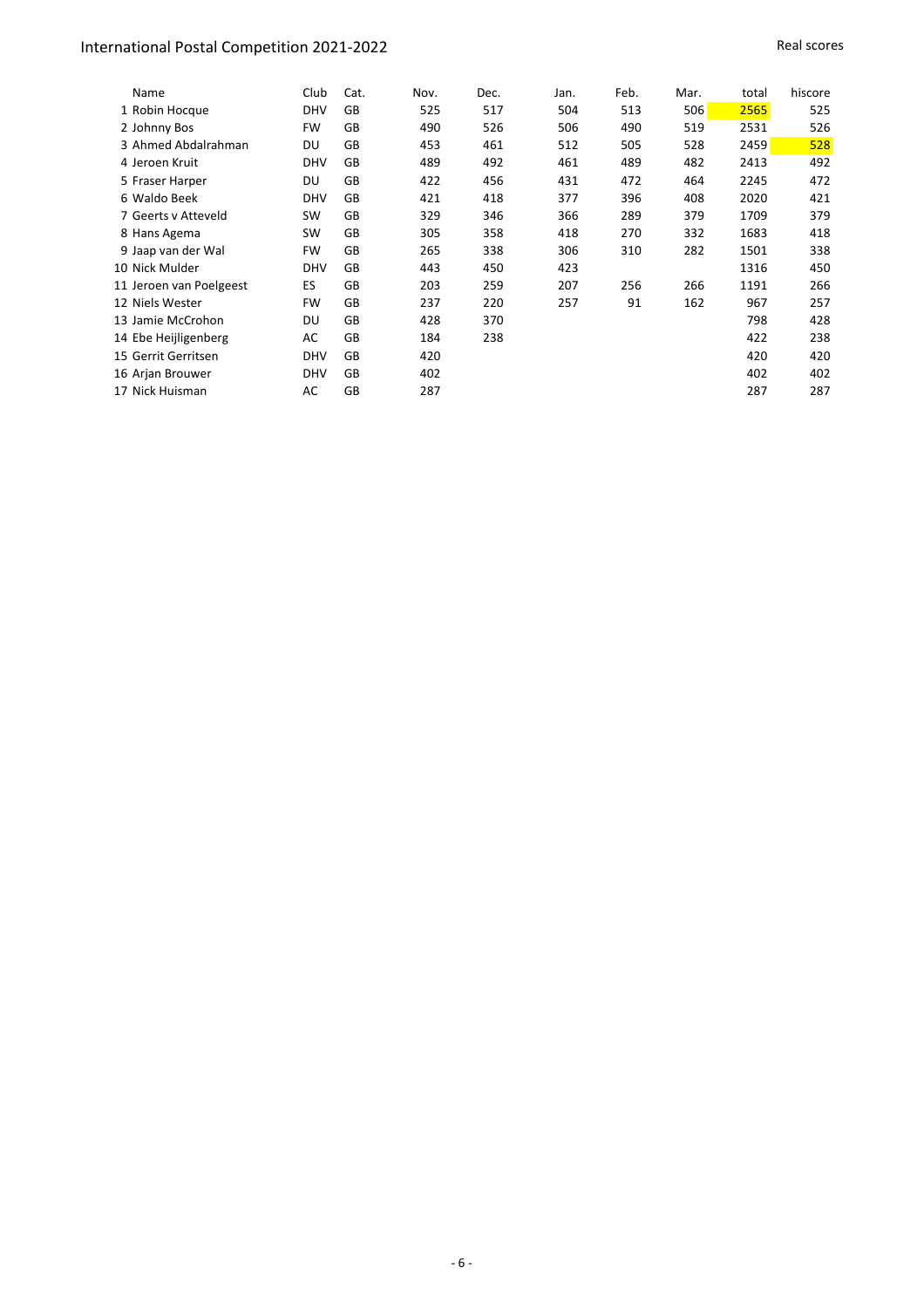## Club Top 4 Adult Barebow score

| Club                         | Nov. | Dec. | Jan. | Feb. | Mar. | total |
|------------------------------|------|------|------|------|------|-------|
| Eilandschutters              | 2156 | 2185 | 2199 | 1864 | 1907 | 10311 |
| Waterlandschutters           | 2004 | 2026 | 1944 | 1943 | 1981 | 9898  |
| Dundee Archery Club          | 1782 | 1742 | 1712 | 1925 | 1925 | 9086  |
| Deventer Handboog Vereniging | 1878 | 1877 | 1765 | 1703 | 1737 | 8960  |
| Achilles Archery Club        | 1570 | 1604 | 1539 | 1550 | 839  | 7102  |
| Fryske Wald boogschutters    | 1290 | 1382 | 1382 | 1329 | 1401 | 6784  |
| Swarte Skeepe                | 634  | 704  | 784  | 559  | 711  | 3392  |
| MBSOV Noordkop               | 419  | 530  | 491  | 508  | 521  | 2469  |
| Handboogschutterij V.Z.O.S.  | 435  | 404  | 428  | 437  | 432  | 2136  |
| Robin Hood                   | 438  | 468  | 469  | 476  |      | 1851  |
| <b>VAST</b>                  | 467  |      |      |      |      | 467   |
| <b>HBSV Bredrode</b>         |      |      |      |      |      |       |
| Kirby Muxloe                 |      |      |      |      |      |       |
| Saense Handboog Skutters     |      |      |      |      |      |       |
| Timaru Archery Club          |      |      |      |      |      |       |
| <b>Toxophilite Society</b>   |      |      |      |      |      |       |
| Voltreffers                  |      |      |      |      |      |       |
|                              |      |      |      |      |      |       |

## Club Top 4 Adult Compound score

| Club                         | Nov. | Dec. | Jan. | Feb. | Mar. | total |
|------------------------------|------|------|------|------|------|-------|
| Deventer Handboog Vereniging | 1697 | 1697 | 1727 | 1733 | 1717 | 8571  |
| Achilles Archery Club        | 2211 | 2019 | 2002 | 1646 | 543  | 8421  |
| Eilandschutters              | 1803 | 1416 | 1400 | 1480 | 1531 | 7630  |
| MBSOV Noordkop               | 1111 | 548  | 541  | 547  | 540  | 3287  |
| Kirby Muxloe                 | 1128 | 1093 |      | 395  | 576  | 3192  |
| Timaru Archery Club          | 584  | 564  | 584  | 565  | 562  | 2859  |
| Robin Hood                   | 549  | 552  | 547  | 552  | 545  | 2745  |
| Dundee Archery Club          | 504  | 510  | 522  | 520  | 539  | 2595  |
| Saense Handboog Skutters     | 1154 |      |      |      |      | 1154  |
| <b>HBSV Bredrode</b>         |      |      |      |      |      |       |
| Fryske Wald boogschutters    |      |      |      |      |      |       |
| Handboogschutterij V.Z.O.S.  |      |      |      |      |      |       |
| Swarte Skeepe                |      |      |      |      |      |       |
| <b>Toxophilite Society</b>   |      |      |      |      |      |       |
| VAST                         |      |      |      |      |      |       |
| Voltreffers                  |      |      |      |      |      |       |
| Waterlandschutters           |      |      |      |      |      |       |

# Club Top 4 Adult Longbow score

| Club                         | Nov. | Dec. | Jan. | Feb. | Mar. | total |
|------------------------------|------|------|------|------|------|-------|
| Handboogschutterij V.Z.O.S.  | 1931 | 1889 | 1853 | 1881 | 1905 | 9459  |
| Achilles Archery Club        | 1785 | 1812 | 1728 | 1838 | 1735 | 8898  |
| Fryske Wald boogschutters    | 1562 | 1603 | 1595 | 1627 | 1625 | 8012  |
| MBSOV Noordkop               | 708  | 721  | 756  | 721  | 779  | 3685  |
| Voltreffers                  | 353  | 425  | 413  | 454  | 428  | 2073  |
| Robin Hood                   | 327  | 421  | 392  | 428  |      | 1568  |
| Kirby Muxloe                 | 249  | 273  | 271  | 193  | 239  | 1225  |
| Saense Handboog Skutters     | 726  |      |      |      |      | 726   |
| <b>HBSV Bredrode</b>         |      |      |      |      |      |       |
| Deventer Handboog Vereniging |      |      |      |      |      |       |
| Dundee Archery Club          |      |      |      |      |      |       |
| Eilandschutters              |      |      |      |      |      |       |
| Swarte Skeepe                |      |      |      |      |      |       |
| <b>Timaru Archery Club</b>   |      |      |      |      |      |       |
| <b>Toxophilite Society</b>   |      |      |      |      |      |       |
| VAST                         |      |      |      |      |      |       |
| Waterlandschutters           |      |      |      |      |      |       |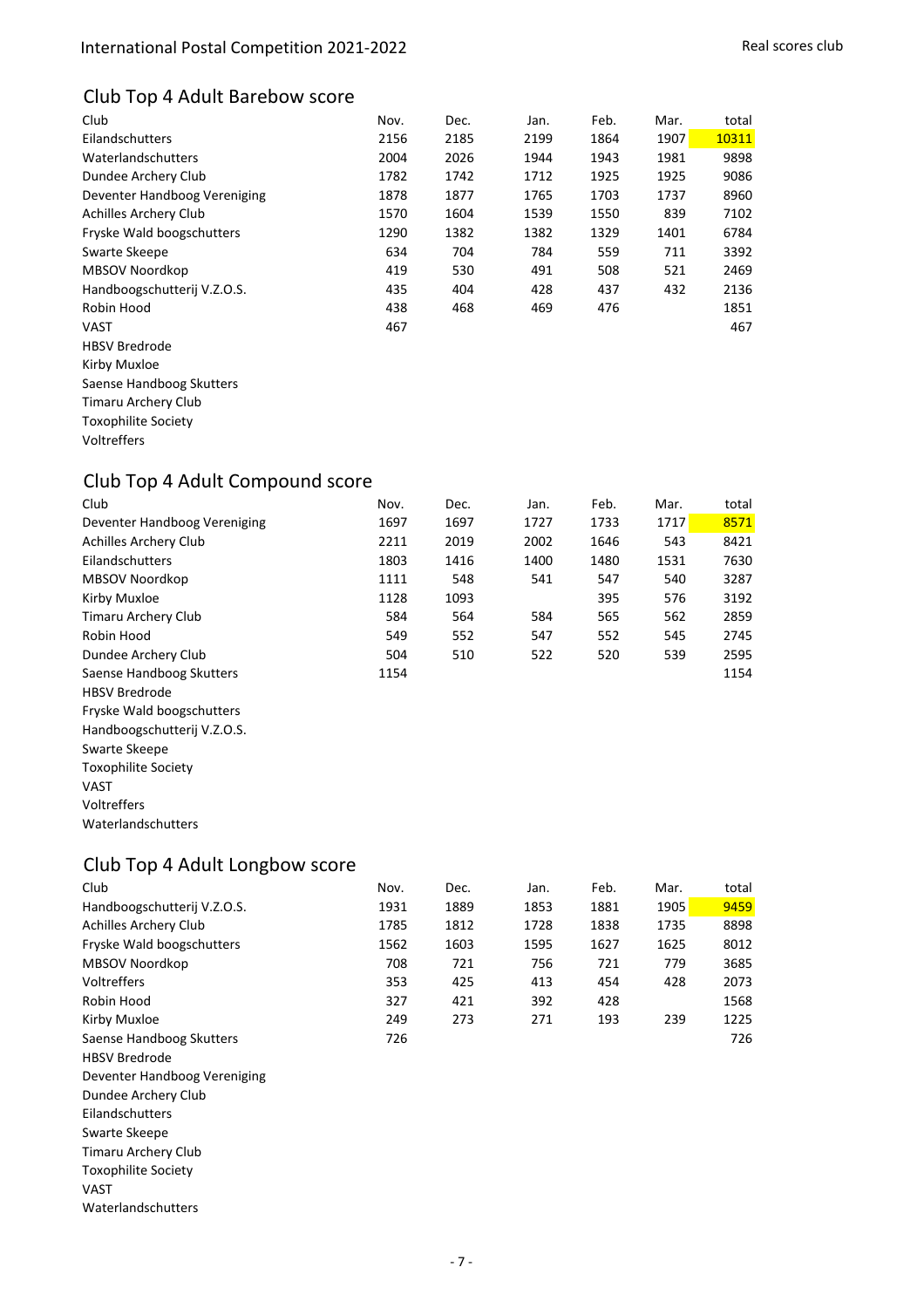## Club Top 4 Adult Recurve score

| Club                         | Nov. | Dec. | Jan. | Feb. | Mar. | total |
|------------------------------|------|------|------|------|------|-------|
| Handboogschutterij V.Z.O.S.  | 2235 | 2226 | 2228 | 2218 | 2235 | 11142 |
| Kirby Muxloe                 | 2125 | 2000 | 2011 | 2064 | 2105 | 10305 |
| Dundee Archery Club          | 1859 | 1882 | 1969 | 2019 | 2082 | 9811  |
| Voltreffers                  | 1938 | 1846 | 1860 | 1866 | 1913 | 9423  |
| Deventer Handboog Vereniging | 2134 | 1604 | 1553 | 1592 | 1571 | 8454  |
| MBSOV Noordkop               | 1643 | 1636 | 1614 | 1624 | 1657 | 8174  |
| <b>Toxophilite Society</b>   | 1597 | 1603 | 1631 | 1597 | 1615 | 8043  |
| Achilles Archery Club        | 1496 | 1487 | 1446 | 1525 | 977  | 6931  |
| Fryske Wald boogschutters    | 1102 | 1110 | 1093 | 1093 | 1105 | 5503  |
| Swarte Skeepe                | 1012 | 1012 | 918  | 1059 | 1032 | 5033  |
| Waterlandschutters           | 937  | 970  | 985  | 967  | 984  | 4843  |
| Timaru Archery Club          | 1078 | 518  | 1075 | 527  | 532  | 3730  |
| Saense Handboog Skutters     | 1074 |      |      |      |      | 1074  |
| VAST                         | 1001 |      |      |      |      | 1001  |
| <b>HBSV Bredrode</b>         |      |      |      |      |      |       |
| Eilandschutters              |      |      |      |      |      |       |
| Robin Hood                   |      |      |      |      |      |       |

## Club Top 2 Youth score

| Club                         | Nov. | Dec. | Jan. | Feb. | Mar. | total |
|------------------------------|------|------|------|------|------|-------|
| Fryske Wald boogschutters    | 1062 | 1037 | 1091 | 1048 | 1027 | 5265  |
| Waterlandschutters           | 1004 | 988  | 967  | 987  | 967  | 4913  |
| Voltreffers                  | 988  | 964  | 987  | 987  | 937  | 4863  |
| Kirby Muxloe                 | 944  | 955  | 930  | 944  | 1020 | 4793  |
| Dundee Archery Club          | 839  | 942  | 902  | 931  | 1027 | 4641  |
| MBSOV Noordkop               | 924  | 864  | 876  | 882  | 920  | 4466  |
| Robin Hood                   | 861  | 771  | 798  | 776  | 795  | 4001  |
| Handboogschutterij V.Z.O.S.  | 1093 | 682  | 432  | 454  | 452  | 3113  |
| Timaru Archery Club          | 534  | 534  | 534  | 530  | 501  | 2633  |
| Saense Handboog Skutters     | 1076 |      |      |      |      | 1076  |
| Deventer Handboog Vereniging | 971  |      |      |      |      | 971   |
| Achilles Archery Club        |      |      |      |      |      |       |
| <b>HBSV Bredrode</b>         |      |      |      |      |      |       |

- Eilandschutters
- Swarte Skeepe
- Toxophilite Society
- VAST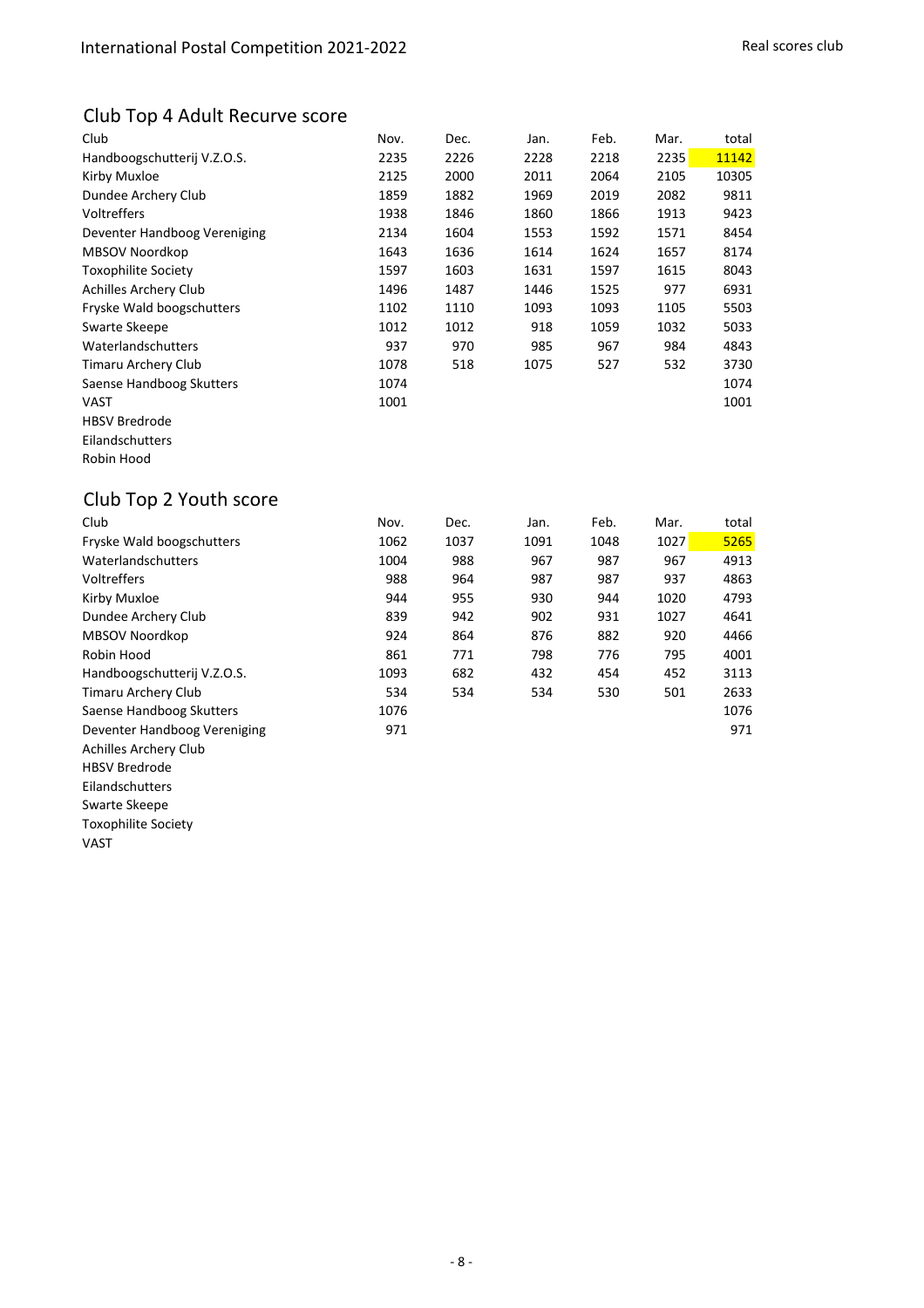| Name                      | Club       | Cat. | Nov.         | Dec.         | Jan.         | Feb.         | Mar.         | Total |
|---------------------------|------------|------|--------------|--------------|--------------|--------------|--------------|-------|
| 1 Justin van Teulingen    | NK         | Y    | 1834         | 1589         | 1493         | 1492         | 1478         | 7886  |
| 2 Bettie de Groot         | <b>WS</b>  | Υ    | 1432         | 1534         | 1572         | 1645         | 1506         | 7689  |
| 3 Sabine Boschma          | WS         | Υ    | 1604         | 1542         | 1522         | 1466         | 1481         | 7615  |
| 4 Jenson Hall             | ΚM         | Υ    | 1534         | 1564         | 1552         | 1467         | 1473         | 7590  |
| 5 Shelley Wong            | DU         | Υ    | 1478         | 1391         | 1492         | 1531         | 1557         | 7449  |
| 6 Gabriella Saksono       | DU         | Υ    | 1365         | 1513         | 1448         | 1514         | 1523         | 7363  |
| 7 Rosie Sharpe            | КM         | Υ    | 1466         | 1475         | 1460         | 1469         | 1477         | 7347  |
| 8 Abel Fousert            | RH         | Υ    | 1435         | 1451         | 1459         | 1520         | 1481         | 7346  |
| 9 James Fergusson         | DU         | Υ    | 1486         | 1384         | 1436         | 1454         | 1574         | 7334  |
| 10 Luna Reijinga          | WS         | Υ    | 1426         | 1469         | 1502         | 1461         | 1471         | 7329  |
| 11 Tobias Ottenheim       | RH         | Υ    | 1447         | 1447         | 1431         | 1483         | 1487         | 7295  |
| 12 Hannah Driessen        | <b>RH</b>  | Υ    | 1424         | 1469         | 1465         | 1468         | 1448         | 7274  |
| 13 Martijn van Poelgeest  | ES         | Υ    | 1463         | 1437         | 1408         | 1467         | 1489         | 7264  |
| 14 Dirk Roeper            | <b>ES</b>  | Y    | 1431         | 1420         | 1413         | 1409         | 1587         | 7260  |
| 15 Ruben Kemper           | WS         | Y    | 1454         | 1434         | 1458         | 1464         | 1444         | 7254  |
| 16 Micheal Lauder         | DU         | Υ    | 1461         | 1416         | 1415         | 1503         | 1456         | 7251  |
| 17 Ollie Sharpe           | ΚM         | Υ    | 1467         | 1449         | 1423         | 1421         | 1475         | 7235  |
| 18 Mauro Rodrigus         | WS         | Υ    | 1427         | 1472         | 1471         | 1447         | 1415         | 7232  |
| 19 Magnus Das             | VO         | Υ    | 1446         | 1442         | 1437         | 1442         | 1453         | 7220  |
| 20 Eldrid Weening         | FW         | Υ    | 1442         | 1454         | 1446         | 1442         | 1428         | 7212  |
| 21 Renske de Gier         | WS         | Υ    | 1536         | 1296         | 1487         | 1481         | 1409         | 7209  |
| 22 Wayra Bunay de Jong    | RH         | Υ    | 1415         | 1491         | 1409         | 1429         | 1457         | 7201  |
| 23 Jarlath Wadey          | WS         | Υ    | 1425         | 1472         | 1432         | 1432         | 1436         | 7197  |
| 24 Arjen van der Lei      | FW         | Υ    | 1441         | 1444         | 1479         | 1437         | 1395         | 7196  |
| 25 Alex Lai               | DU         | Υ    | 1427         | 1457         | 1441         | 1404         | 1454         | 7183  |
| 26 Fenne de Jong          | WS         | Υ    | 1448         | 1442         | 1429         | 1429         | 1429         | 7177  |
| 27 Friso Jagt             | FW         | Υ    | 1455         | 1420         | 1439         | 1420         | 1441         | 7175  |
| 28 Oscar Lensink          | VO         | Υ    | 1456         | 1429         | 1457         | 1445         | 1384         | 7171  |
| 29 Zac Campbell           | ΤI         | Υ    | 1440         | 1440         | 1440         | 1436         | 1407         | 7163  |
|                           |            | Υ    |              |              |              |              |              | 7161  |
| 30 Diarmaid Sam           | DU<br>WS   | Υ    | 1445<br>1453 | 1453<br>1430 | 1382<br>1425 | 1490<br>1425 | 1391<br>1425 | 7158  |
| 31 Casper Groen           |            | Υ    |              |              |              |              |              |       |
| 32 Jesse Linnemans        | RH         |      | 1490         | 1378         | 1436         | 1396         | 1440         | 7140  |
| 33 Cas Calis              | WS         | Υ    | 1443         | 1445         | 1429         | 1437         | 1384         | 7138  |
| 34 Melissa Roorda         | NΚ         | Υ    | 1444         | 1404         | 1432         | 1414         | 1438         | 7132  |
| 35 Mena Plat              | WS         | Υ    | 1408         | 1473         | 1385         | 1394         | 1369         | 7029  |
| 36 Maxim Zomer            | FW         | Y    | 1414         | 1469         | 1427         | 1275         | 1435         | 7020  |
| 37 Myrthe Hermans         | WS         | Υ    | 1409         | 1426         | 1426         | 1329         | 1397         | 6987  |
| 38 Milan Reinsbergen      | WS         | Υ    | 1486         | 1390         | 1394         | 1394         | 1309         | 6973  |
| 39 Leo Goodwin            | KM         | Υ    | 1354         | 1400         | 1392         | 1400         | 1359         | 6905  |
| 40 Jim Kitchen            | KM         | Υ    | 1457         | 1450         |              | 1497         | 1531         | 5935  |
| 41 Finley Smeelen         | RH         | Υ    | 1472         | 1422         |              | 1468         | 1494         | 5856  |
| 42 Josefien Ottenheim     | <b>RH</b>  | Υ    | 1418         | 1490         |              | 1409         | 1487         | 5804  |
| 43 Ava Duncan             | KM         | Υ    | 1502         | 1404         | 1461         |              | 1414         | 5781  |
| 44 Aïdan Koops            | <b>ES</b>  | Υ    | 1453         | 1439         | 1414         | 1460         |              | 5766  |
| 45 Riva Pronk             | <b>RH</b>  | Υ    | 1397         | 1497         | 1497         | 1338         |              | 5729  |
| 46 Noa Adriaanse          | NΚ         | Υ    | 1445         | 1547         |              |              | 1533         | 4525  |
| 47 Arthigan Nanthakumar   | NΚ         | Υ    | 1440         |              |              | 1510         | 1517         | 4467  |
| 48 Isaac Mwenya           | КM         | Υ    | 1373         |              | 1527         |              | 1453         | 4353  |
| 49 Megan Hutton           | КM         | Υ    |              | 1381         | 1507         | 1391         |              | 4279  |
| 50 Thijmen van Theulingen | NΚ         | Υ    | 1448         |              |              |              | 1538         | 2986  |
| 51 Quinten Bernabela      | NΚ         | Υ    | 1453         |              |              |              | 1483         | 2936  |
| 52 Linda Lee              | DU         | Υ    | 1458         | 1443         |              |              |              | 2901  |
| 53 Charlie Hartog         | RН         | Υ    | 1411         |              |              | 1485         |              | 2896  |
| 54 Noah Ellen             | NΚ         | Υ    | 1444         |              |              | 1322         |              | 2766  |
| 55 Peter Vernout          | HS         | Υ    | 1217         | 1220         |              |              |              | 2437  |
| 56 Jasper Hoenderdos      | HS         | Υ    | 1469         |              |              |              |              | 1469  |
| 57 Akash van Eerten       | <b>DHV</b> | Υ    | 1458         |              |              |              |              | 1458  |
| 58 Stan Ligteringen       | NΚ         | Υ    | 1448         |              |              |              |              | 1448  |
| 59 Lauren Powell          | KM         | Υ    |              |              | 1447         |              |              | 1447  |
| 60 Shania de Vries        | <b>SH</b>  | Υ    | 1432         |              |              |              |              | 1432  |
| 61 Thijs Blom             | <b>SH</b>  | Υ    | 1394         |              |              |              |              | 1394  |
| 62 Ryan Mens              | <b>SH</b>  | Υ    | 1376         |              |              |              |              | 1376  |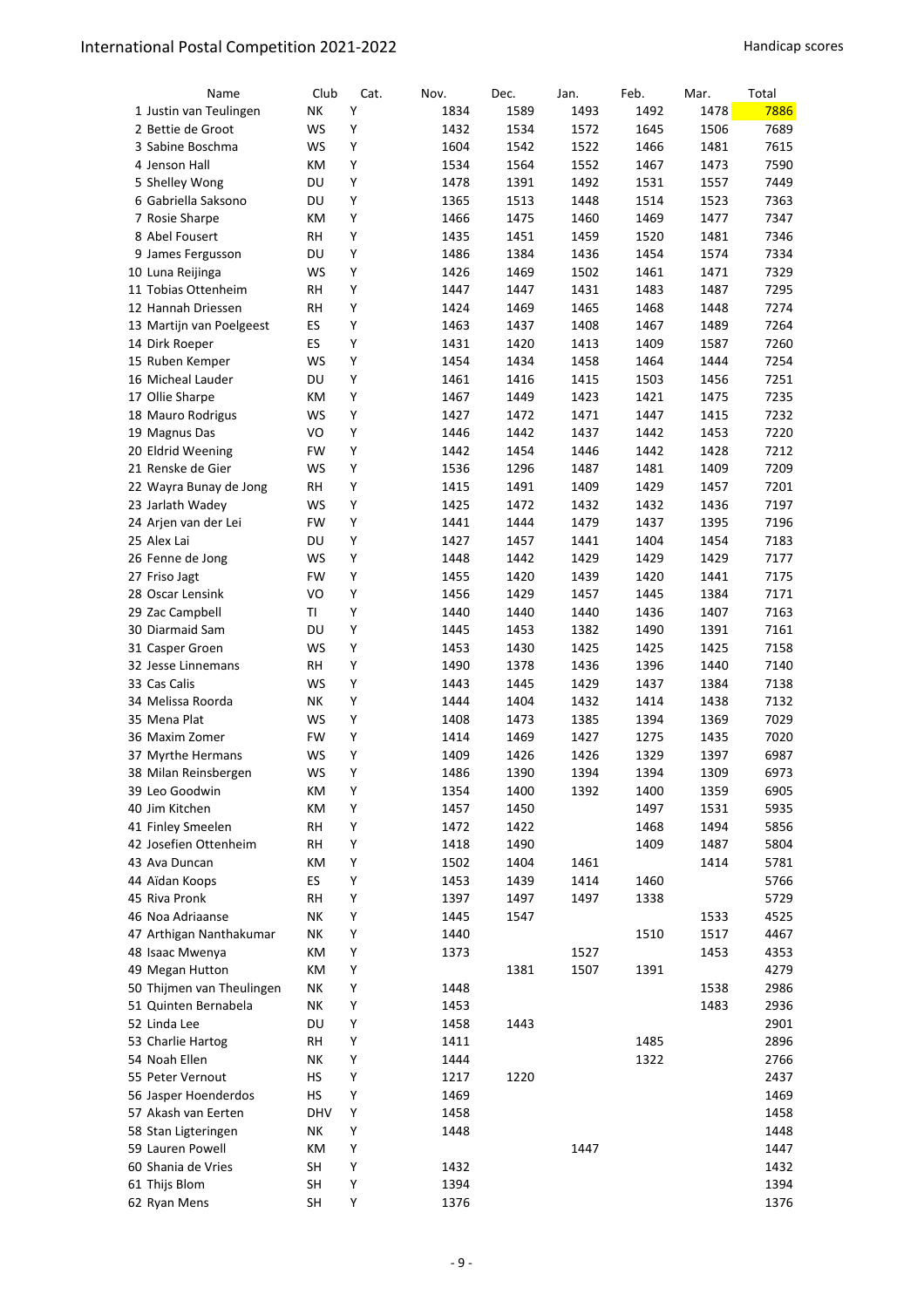| Name                   | Club       | Cat. | Nov. | Dec. | Jan. | Feb. | Mar. | Total |
|------------------------|------------|------|------|------|------|------|------|-------|
| 63 Lisa Kaptein        | <b>DHV</b> | Υ    | 1340 |      |      |      |      | 1340  |
| 64 Sven van Doorm      | RH         | Υ    | 1257 |      |      |      |      | 1257  |
| 65 Ivar Brugemann      | SН         | Υ    | 1231 |      |      |      |      | 1231  |
| 66 Yvano Roeren        | SH         | Υ    | 1178 |      |      |      |      | 1178  |
| 67 Mie Kinsbergen      | ws         | Υ    | 1153 |      |      |      |      | 1153  |
| 68 Maria Paz Gomez     | DU         | Υ    |      | 1068 |      |      |      | 1068  |
| 69 Coen Salfischberger | SН         | Υ    | 1054 |      |      |      |      | 1054  |
| 70 Job Reijinga        | ws         | Υ    | 1026 |      |      |      |      | 1026  |
| 71 IJbe Wever          | SH         | Υ    | 1020 |      |      |      |      | 1020  |
| 72 Lewis Haldane       | КM         | Υ    |      |      | 987  |      |      | 987   |
| 73 Marijn Mendes       | SH         | Υ    | 952  |      |      |      |      | 952   |
| 74 Matthew Garrett     | КM         | Υ    |      |      | 883  |      |      | 883   |
| 75 Tamira Bak          | SH         | Υ    | 854  |      |      |      |      | 854   |
| 76 Dawn Erisman        | SH         | Υ    | 850  |      |      |      |      | 850   |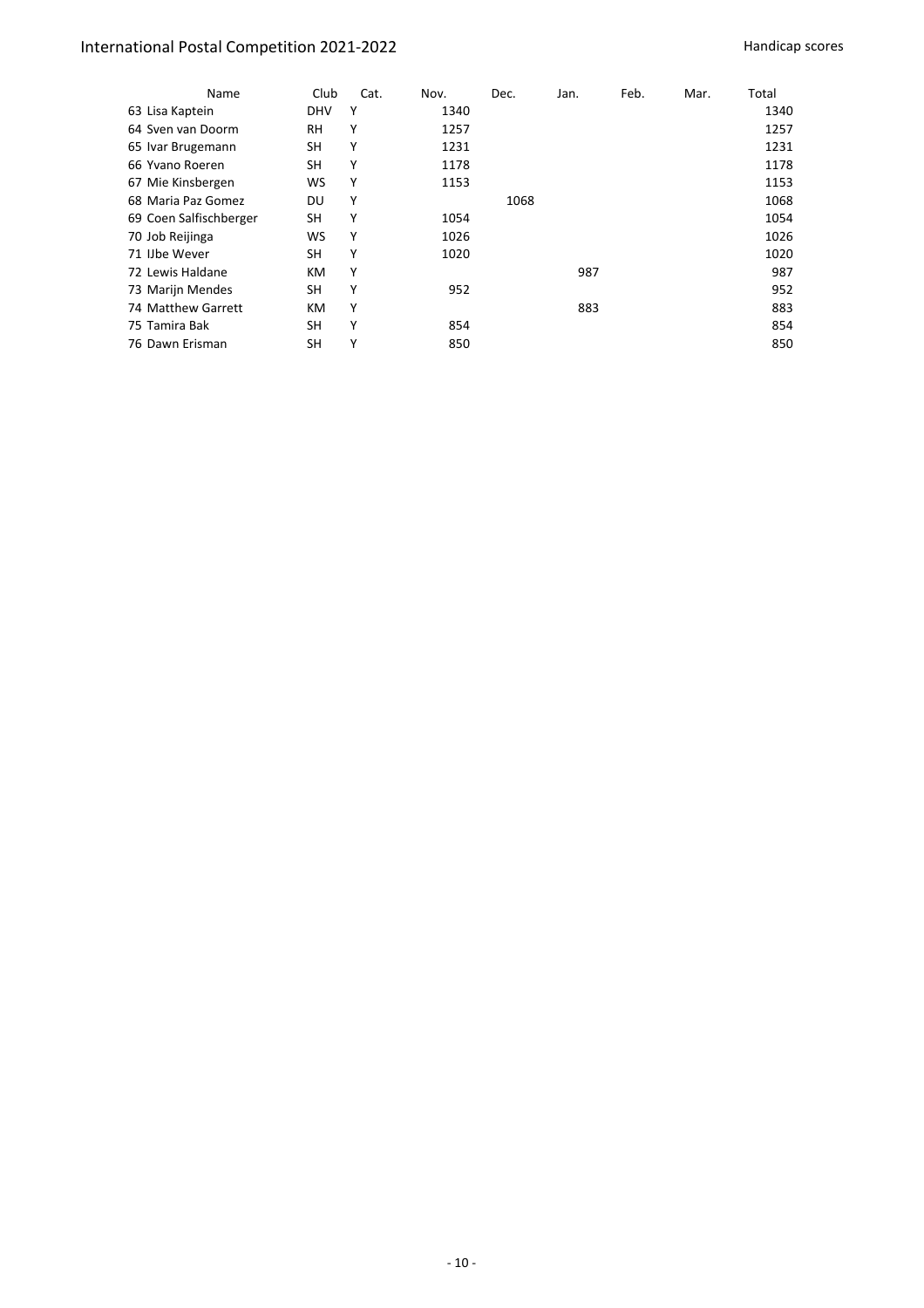| Name                       | Club      | Cat. | Nov. | Dec. | Jan. | Feb. | Mar. | Total |
|----------------------------|-----------|------|------|------|------|------|------|-------|
| 1 Nikita Pols              | <b>WS</b> | L    | 1585 | 1497 | 1528 | 1482 | 1475 | 7567  |
| 2 Ania Pandel              | DU        | L    | 1465 | 1423 | 1450 | 1542 | 1515 | 7395  |
| 3 Mhairi Brooker           | DU        | L    | 1446 | 1446 | 1487 | 1500 | 1512 | 7391  |
| 4 Sarah Goodwin            | КM        | L    | 1408 | 1481 | 1459 | 1458 | 1494 | 7300  |
| 5 Heather Murray           | КM        | L    | 1488 | 1402 | 1453 | 1487 | 1461 | 7291  |
| 6 Joyce de Ruiter          | WS        | L    | 1431 | 1467 | 1474 | 1435 | 1461 | 7268  |
| 7 Judith Porsch            | НS        | Г    | 1444 | 1434 | 1469 | 1454 | 1452 | 7253  |
| 8 Sophie Visser            | DU        | L    | 1438 | 1444 | 1456 | 1447 | 1462 | 7247  |
| 9 Diana Veldkamp-Evers     | НS        | L    | 1445 | 1416 | 1448 | 1462 | 1476 | 7247  |
| 10 Katy Kitchen            | КM        | L    | 1443 | 1452 | 1397 | 1505 | 1443 | 7240  |
| 11 Miriam Madou            | НS        | L    | 1459 | 1441 | 1457 | 1425 | 1450 | 7232  |
| 12 Tineke Paap             | НS        | L    | 1441 | 1453 | 1455 | 1426 | 1452 | 7227  |
| 13 Manja Boon              | НS        | L    | 1465 | 1444 | 1430 | 1426 | 1457 | 7222  |
| 14 Judith Mulder           | WS        | L    | 1446 | 1427 | 1452 | 1435 | 1455 | 7215  |
| 15 Berenika Zemanek        | DU        | L    | 1442 | 1446 | 1456 | 1431 | 1434 | 7209  |
| 16 Lia Dhondt              | НS        | L    | 1399 | 1448 | 1455 | 1452 | 1447 | 7201  |
| 17 Marja Kampstra          | ES        | L    | 1446 | 1449 | 1460 | 1438 | 1400 | 7193  |
| 18 Debbie van Son          | НS        | L    | 1434 | 1431 | 1434 | 1431 | 1445 | 7175  |
| 19 Diana Wagenmaakers      | ES        | L    | 1480 | 1398 | 1413 | 1439 | 1433 | 7163  |
| 20 Ilse Bottema            | НS        | L    | 1435 | 1447 | 1417 | 1436 | 1423 | 7158  |
| 21 Paula Tomaszewska       | DU        | L    | 1453 | 1422 | 1388 | 1475 | 1419 | 7157  |
| 22 Lynn Pearson            | КM        | L    | 1434 | 1458 | 1456 | 1378 | 1424 | 7150  |
| 23 Caroline Nash           | КM        | L    | 1429 | 1440 | 1426 | 1429 | 1419 | 7143  |
| 24 Sally MacKenzie         | КM        | L    | 1440 | 1396 | 1401 | 1442 | 1460 | 7139  |
| 25 Val Simpson             | КM        | L    | 1415 | 1426 | 1409 | 1442 | 1443 | 7135  |
| 26 Irene Oortgijsen        | AC        | L    | 1397 | 1437 | 1410 | 1421 | 1449 | 7114  |
| 27 Tineke Visser           | НS        | L    | 1429 | 1398 | 1422 | 1431 | 1426 | 7106  |
| 28 Ruth Thompson           | TS        | L    | 1417 | 1432 | 1431 | 1397 | 1420 | 7097  |
| 29 Else van Boheemen       | AC        | L    | 1393 | 1456 | 1422 | 1343 | 1427 | 7041  |
| 30 Samantha Nevels         | FW        | L    | 1466 | 1367 | 1411 | 1345 | 1397 | 6986  |
| 31 Jet Jansen              | VO        | L    | 1430 | 1350 | 1381 | 1186 | 1429 | 6776  |
| 32 Sarah Powell            | КM        | L    | 1186 | 1290 | 1078 | 1086 | 1204 | 5844  |
| 33 Jessie Castricum        | AC        | L    | 1474 | 1410 | 1438 | 1498 |      | 5820  |
| 34 Annie Braad             | RH        | L    | 1397 | 1491 | 1443 | 1479 |      | 5810  |
| 35 Janne Koopman           | AC        | L    | 1498 | 1376 | 1457 | 1457 |      | 5788  |
| 36 Gudrun Visser           | AC        | L    | 1421 | 1474 | 1429 | 1449 |      | 5773  |
| 37 Ingrid van Rhoon        | AC        | L    | 1432 | 1406 | 1445 | 1459 |      | 5742  |
| 38 Annemiek van den Heuvel | AC        | L    | 1466 | 1384 | 1427 | 1458 |      | 5735  |
| 39 Sara Gowdy              | DU        | L    | 1421 | 1476 | 1360 | 1382 |      | 5639  |
| 40 Heleen van de Valk      | AC        | L    | 1399 | 1405 | 1418 | 1380 |      | 5602  |
| 41 Sharon Jennings         | KM        | L    | 1276 |      | 1274 | 1325 | 1319 | 5194  |
| 42 Roxanne Upton           | DU        | L    | 1490 | 1382 | 1468 |      |      | 4340  |
| 43 Lisa Adams              | КM        | L    | 1443 | 1477 |      |      | 1401 | 4321  |
| 44 Olga Witte              | ES        | Г    | 1452 | 1435 | 1431 |      |      | 4318  |
| 45 Louise Naylor           | КM        | L    | 1452 | 1446 |      | 1276 |      | 4174  |
| 46 Vonda Wesselius         | AC        | L    | 1451 | 1462 |      |      |      | 2913  |
| 47 Monique Kuipers         | HS        | L    | 1477 | 1435 |      |      |      | 2912  |
| 48 Jolanda Maessen         | WS        | L    | 1469 | 1438 |      |      |      | 2907  |
| 49 Lisette Kampstra        | ES        | Г    | 1433 |      | 1408 |      |      | 2841  |
| 50 Sarah Kerr              | КM        | Г    |      |      | 1242 | 1310 |      | 2552  |
| 51 Gina van Laarhoven      | WS        | L    | 1481 |      |      |      |      | 1481  |
| 52 Merel de Vries          | SH        | L    | 1472 |      |      |      |      | 1472  |
| 53 Marjan Reedijk          | SΗ        | Г    | 1447 |      |      |      |      | 1447  |
| 54 Carolien Reynders       | VA        | Г    | 1428 |      |      |      |      | 1428  |
| 55 Marinka Kampstra        | ES        | Г    | 1407 |      |      |      |      | 1407  |
| 56 Manon Korf              | SH        | Г    | 1402 |      |      |      |      | 1402  |
| 57 Ros Hill                | КM        | L    |      | 1157 |      |      |      | 1157  |
| 58 Anita Robinson          | DU        | L    | 1017 |      |      |      |      | 1017  |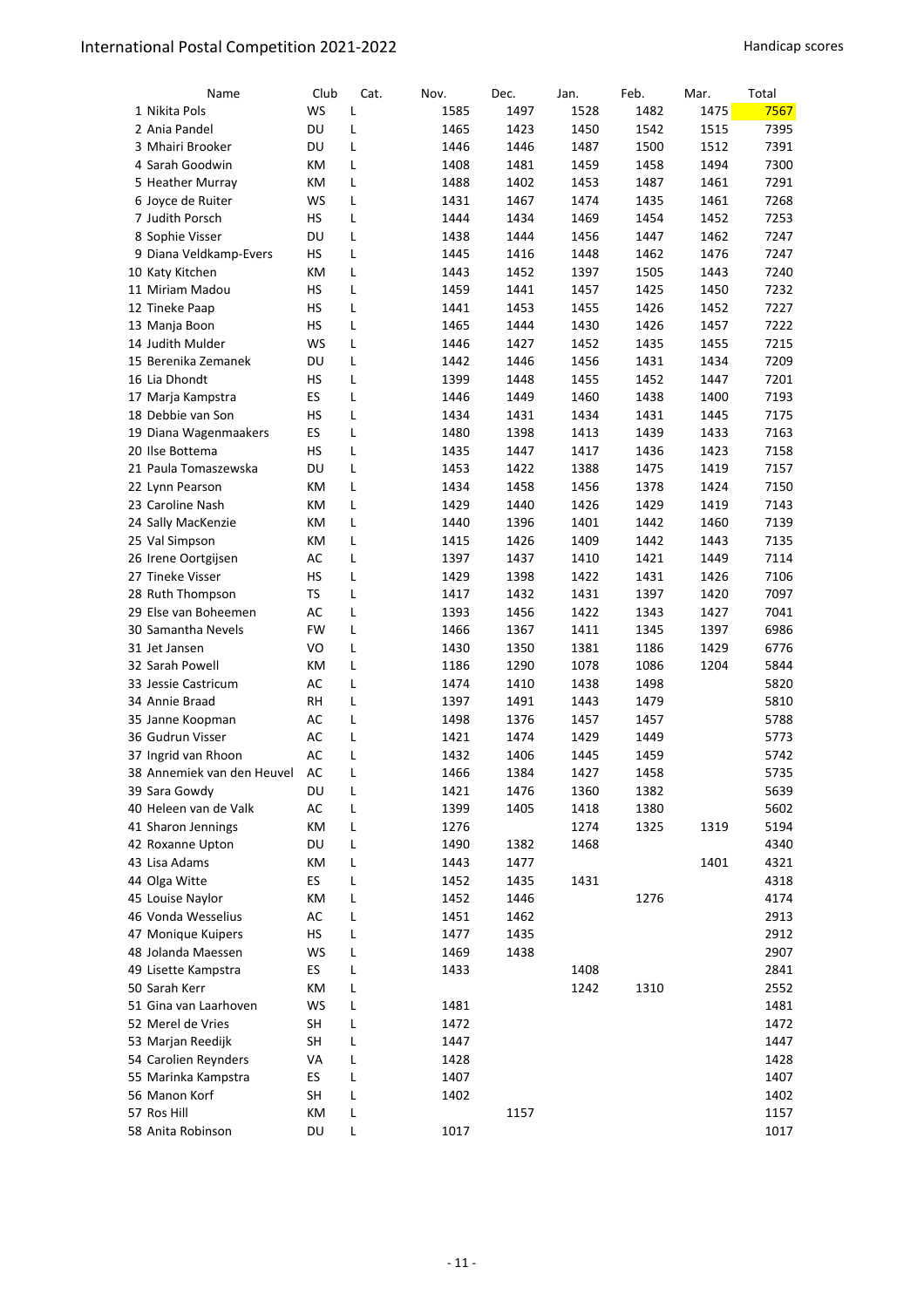| Name                    | Club       | Cat. | Nov. | Dec. | Jan. | Feb. | Mar. | Total |
|-------------------------|------------|------|------|------|------|------|------|-------|
| 1 Henk van der Wal      | <b>FW</b>  | G    | 1446 | 1446 | 1461 | 1553 | 1515 | 7421  |
| 2 Matthew Sin           | DU         | G    | 1453 | 1444 | 1472 | 1500 | 1502 | 7371  |
| 3 Gerrit Leijnse        | VO         | G    | 1508 | 1439 | 1450 | 1469 | 1459 | 7325  |
| 4 Ahmed Abdalrahman     | DU         | G    | 1440 | 1448 | 1499 | 1461 | 1473 | 7321  |
| 5 Wim van Bemmelen      | AC         | G    | 1487 | 1521 | 1435 | 1462 | 1414 | 7319  |
| 6 Ruud Smits            | AC         | G    | 1515 | 1458 | 1427 | 1461 | 1444 | 7305  |
| 7 Marijn v. Ouwekerk    | HS         | G    | 1481 | 1458 | 1440 | 1462 | 1453 | 7294  |
| 8 Stuart Carter         | КM         | G    | 1435 | 1460 | 1460 | 1477 | 1448 | 7280  |
| 9 Wilco Roorda          | NΚ         | G    | 1480 | 1461 | 1443 | 1437 | 1448 | 7269  |
| 10 Pierre Blok          | WS         | G    | 1441 | 1493 | 1422 | 1443 | 1468 | 7267  |
| 11 Mike Vrijman         | НS         | G    | 1448 | 1450 | 1455 | 1460 | 1450 | 7263  |
| 12 Jaap Veenstra        | FW         | G    | 1433 | 1451 | 1451 | 1459 | 1465 | 7259  |
| 13 Fraser Harper        | DU         | G    | 1430 | 1464 | 1432 | 1473 | 1451 | 7250  |
| 14 Malcolm Thompson     | <b>TS</b>  | G    | 1449 | 1439 | 1467 | 1454 | 1440 | 7249  |
| 15 Ian Millward         | <b>TS</b>  | G    | 1454 | 1449 | 1446 | 1446 | 1448 | 7243  |
| 16 Ernie Breuer         | НS         | G    | 1467 | 1440 | 1439 | 1456 | 1437 | 7239  |
| 17 Richard Schenk       | НS         | G    | 1461 | 1466 | 1426 | 1443 | 1443 | 7239  |
| 18 Aad van Gils         | <b>ES</b>  | G    | 1440 | 1464 | 1446 | 1440 | 1446 | 7236  |
| 19 Robin Hocque         | <b>DHV</b> | G    | 1470 | 1447 | 1434 | 1443 | 1436 | 7230  |
| 20 Ed Bonnema           | НS         | G    | 1449 | 1432 | 1452 | 1446 | 1451 | 7230  |
| 21 Menno Timmermans     | <b>DHV</b> | G    | 1461 | 1461 | 1434 | 1435 | 1436 | 7227  |
| 22 Wietse de Vries      | FW         | G    | 1453 | 1442 | 1432 | 1440 | 1460 | 7227  |
| 23 Willem vlas          | NΚ         | G    | 1441 | 1443 | 1442 | 1444 | 1454 | 7224  |
| 24 Alex Paap            | <b>HS</b>  | G    | 1447 | 1445 | 1440 | 1441 | 1446 | 7219  |
| 25 Gerben van Triest    | <b>DHV</b> | G    | 1447 | 1435 | 1449 | 1453 | 1433 | 7217  |
| 26 Jesse Hoven          | ES         | G    | 1450 | 1459 | 1437 | 1436 | 1435 | 7217  |
| 27 John Luxford         | ΤI         | G    | 1472 | 1428 | 1438 | 1437 | 1442 | 7217  |
| 28 Jan de Goede         | AC         | G    | 1455 | 1434 | 1442 | 1439 | 1442 | 7212  |
| 29 Maksims Muraskins    | DU         | G    | 1427 | 1455 | 1456 | 1441 | 1433 | 7212  |
| 30 Alan Duncan          | КM         | G    | 1432 | 1453 | 1361 | 1474 | 1491 | 7211  |
| 31 Fred Hocque          | <b>DHV</b> | G    | 1530 | 1444 | 1427 | 1385 | 1421 | 7207  |
| 32 Thijs van der Lei    | FW         | G    | 1444 | 1442 | 1434 | 1442 | 1444 | 7206  |
| 33 Piet Kuitert         | AC         | G    | 1433 | 1448 | 1447 | 1449 | 1427 | 7204  |
| 34 Jan Weber            | НS         | G    | 1436 | 1442 | 1428 | 1449 | 1449 | 7204  |
| 35 Thomas Hoogmoed      | <b>DHV</b> | G    | 1436 | 1440 | 1453 | 1437 | 1435 | 7201  |
| 36 Jeroen van Poelgeest | ES         | G    | 1412 | 1468 | 1404 | 1453 | 1463 | 7200  |
| 37 Michael Kuif         | <b>WS</b>  | G    | 1446 | 1440 | 1439 | 1442 | 1433 | 7200  |
| 38 Geerts v Atteveld    | <b>SW</b>  | G    | 1431 | 1448 | 1468 | 1380 | 1470 | 7197  |
| 39 Stefan Dijkslag      | DHV        | G    | 1431 | 1435 | 1438 | 1447 | 1443 | 7194  |
| 40 Nico Maarschalk      | HS         | G    | 1403 | 1431 | 1437 | 1449 | 1474 | 7194  |
| 41 Ron de Haan          | WS         | G    | 1459 | 1455 | 1439 | 1431 | 1410 | 7194  |
| 42 Jeroen Kruit         | <b>DHV</b> | G    | 1445 | 1448 | 1417 | 1445 | 1438 | 7193  |
| 43 Mik Bakker           | VO         | G    | 1449 | 1427 | 1447 | 1440 | 1428 | 7191  |
| 44 Andries Timmer       | <b>RH</b>  | G    | 1438 | 1441 | 1436 | 1441 | 1434 | 7190  |
| 45 Ron Stolk            | AC         | G    | 1438 | 1442 | 1427 | 1452 | 1429 | 7188  |
| 46 Johannes Henstra     | FW         | G    | 1421 | 1463 | 1418 | 1447 | 1439 | 7188  |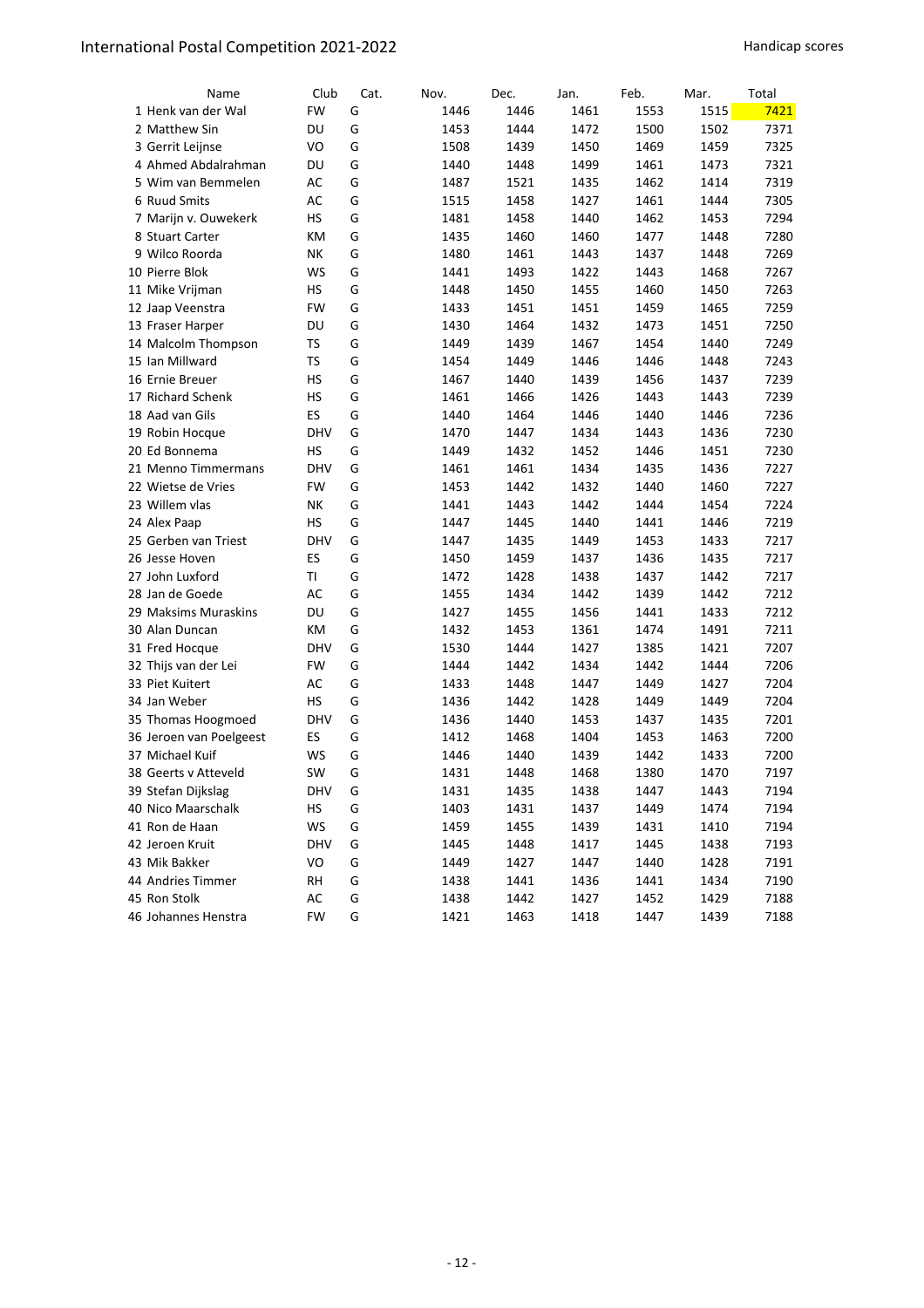| Name                   | Club       | Cat. | Nov. | Dec. | Jan. | Feb. | Mar. | Total |
|------------------------|------------|------|------|------|------|------|------|-------|
| 47 Henk Verschoof      | FW         | G    | 1438 | 1448 | 1436 | 1428 | 1438 | 7188  |
| 48 Christopher Hutton  | КM         | G    | 1448 | 1430 | 1448 | 1439 | 1419 | 7184  |
| 49 Harm DHondt         | НS         | G    | 1450 | 1430 | 1434 | 1431 | 1436 | 7181  |
| 50 Johnny Bos          | <b>FW</b>  | G    | 1425 | 1461 | 1432 | 1416 | 1445 | 7179  |
| 51 Jaap van der Wal    | FW         | G    | 1413 | 1486 | 1431 | 1435 | 1407 | 7172  |
| 52 Rick Blokker        | VO         | G    | 1432 | 1421 | 1428 | 1442 | 1447 | 7170  |
| 53 Frans Schrama       | ES         | G    | 1447 | 1419 | 1425 | 1419 | 1458 | 7168  |
| 54 Don Campbell        | TI         | G    | 1451 | 1426 | 1446 | 1424 | 1421 | 7168  |
| 55 Dustin Verhelst     | <b>HS</b>  | G    | 1448 | 1431 | 1441 | 1424 | 1423 | 7167  |
| 56 Maarten Porsch      | НS         | G    | 1434 | 1453 | 1415 | 1413 | 1448 | 7163  |
| 57 Jan Willem Jagt     | FW         | G    | 1431 | 1423 | 1458 | 1438 | 1409 | 7159  |
| 58 Andries Zonderland  | NΚ         | G    | 1430 | 1436 | 1429 | 1435 | 1428 | 7158  |
| 59 Nico Min            | AC         | G    | 1423 | 1426 | 1405 | 1464 | 1435 | 7153  |
| 60 Robin Nijman        | VO         | G    | 1446 | 1442 | 1419 | 1420 | 1421 | 7148  |
| 61 Sander Hogervorst   | NΚ         | G    | 1439 | 1427 | 1412 | 1429 | 1438 | 7145  |
| 62 Waldo Beek          | <b>DHV</b> | G    | 1445 | 1442 | 1401 | 1420 | 1432 | 7140  |
| 63 Peter Hanssen       | NΚ         | G    | 1424 | 1426 | 1426 | 1425 | 1438 | 7139  |
| 64 Gerard Riemers      | NΚ         | G    | 1364 | 1475 | 1417 | 1434 | 1447 | 7137  |
| 65 Jan Duizer          | VO         | G    | 1447 | 1437 | 1373 | 1439 | 1432 | 7128  |
| 66 Eric Wagenmaakers   | ES.        | G    | 1451 | 1372 | 1452 | 1420 | 1428 | 7123  |
| 67 Hans Rinkema        | SW         | G    | 1397 | 1394 | 1422 | 1445 | 1441 | 7099  |
| 68 Andy Simpson        | КM         | G    | 1410 | 1407 | 1414 | 1443 | 1421 | 7095  |
| 69 Piet van der Terp   | AC         | G    | 1412 | 1399 | 1394 | 1444 | 1438 | 7087  |
| 70 Eduard Scholtink    | <b>DHV</b> | G    | 1420 | 1413 | 1389 | 1435 | 1423 | 7080  |
| 71 Ab van der Wal      | VO         | G    | 1354 | 1426 | 1414 | 1455 | 1422 | 7071  |
| 72 Edwin de Jonge      | NΚ         | G    | 1386 | 1397 | 1433 | 1396 | 1444 | 7056  |
| 73 Hans Valent         | <b>DHV</b> | G    | 1419 | 1423 | 1412 | 1404 | 1394 | 7052  |
| 74 Jan Prins           | ES         | G    | 1412 | 1390 | 1416 | 1390 | 1442 | 7050  |
| 75 Niels Wester        | <b>FW</b>  | G    | 1458 | 1441 | 1478 | 1300 | 1371 | 7048  |
| 76 Klaas Kaas          | AC         | G    | 1424 | 1395 | 1393 | 1402 | 1419 | 7033  |
| 77 Hans Agema          | SW         | G    | 1385 | 1438 | 1498 | 1321 | 1383 | 7025  |
| 78 Pieter Kamp         | <b>ES</b>  | G    | 1326 | 1303 | 1375 | 1392 | 1428 | 6824  |
| 79 Ben Moor            | ES         | G    | 1148 | 1183 | 1156 | 1183 | 1192 | 5862  |
| 80 Berend Visser       | AC         | G    | 1428 | 1457 | 1418 | 1512 |      | 5815  |
| 81 Dirk Braad          | RH         | G    | 1432 | 1462 | 1456 | 1456 |      | 5806  |
| 82 Jelle Freerkstra    | AC         | G    | 1440 | 1442 | 1445 | 1437 |      | 5764  |
| 83 Martijn Veldhuis    | AC         | G    | 1428 | 1445 | 1427 | 1438 |      | 5738  |
| 84 Albert Louwe        | AC         | G    | 1415 | 1494 | 1392 | 1422 |      | 5723  |
| 85 Arjen Slooves       | AC         | G    | 1433 | 1449 | 1393 | 1435 |      | 5710  |
| 86 Eduward Zwart       | AC         | G    | 1440 | 1440 | 1413 | 1415 |      | 5708  |
| 87 Kees Zijm           | SW         | G    |      | 1457 | 1328 | 1446 | 1423 | 5654  |
| 88 Bart Paalvast       | AC         | G    | 1339 | 1464 | 1409 | 1418 |      | 5630  |
| 89 Mark Powell         | КM         | G    | 1323 |      | 1276 | 1300 | 1305 | 5204  |
| 90 Mike Williams       | КM         | G    |      | 1459 | 1432 | 1476 |      | 4367  |
| 91 Nick Mulder         | <b>DHV</b> | G    | 1459 | 1458 | 1424 |      |      | 4341  |
| 92 Gert-Jan Schoorl    | ES         | G    | 1425 | 1441 | 1450 |      |      | 4316  |
| 93 Peter Roubaud       | КM         | G    | 1448 | 1397 | 1460 |      |      | 4305  |
| 94 Jim McKenna         | КM         | G    | 1430 |      | 1428 |      | 1438 | 4296  |
| 95 Jurriaan Zwart      | AC         | G    | 1471 | 1256 | 1278 |      |      | 4005  |
| 96 Kees Bakker         | ES.        | G    | 1433 | 1285 | 1285 |      |      | 4003  |
| 97 Ebe Heijligenberg   | AC         | G    | 1417 | 1471 |      |      |      | 2888  |
| 98 Geoff McGowan       | ΤI         | G    | 1434 |      | 1449 |      |      | 2883  |
| 99 James Skevington    | КM         | G    | 1473 |      | 1405 |      |      | 2878  |
| 100 Jamie McCrohon     | DU         | G    | 1470 | 1403 |      |      |      | 2873  |
| 101 Eric Wesselius     | AC         | G    | 1399 | 1451 |      |      |      | 2850  |
| 102 Ben Trudgill       | КM         | G    | 1427 |      |      |      | 1419 | 2846  |
| 103 Stephen Colledge   | КM         | G    | 1416 |      |      |      | 1427 | 2843  |
| 104 Jaap Jager         | ES.        | G    | 1392 | 1368 |      |      |      | 2760  |
| 105 Ruud Vos           | HS         | G    | 1427 |      | 1221 |      |      | 2648  |
| 106 Johan Tromp        | ES         | G    | 1239 | 1253 |      |      |      | 2492  |
| 107 Jan van der Meulen | AC         | G    | 1492 |      |      |      |      | 1492  |
| 108 Nick Huisman       | AC         | G    | 1459 |      |      |      |      | 1459  |
|                        |            |      |      |      |      |      |      |       |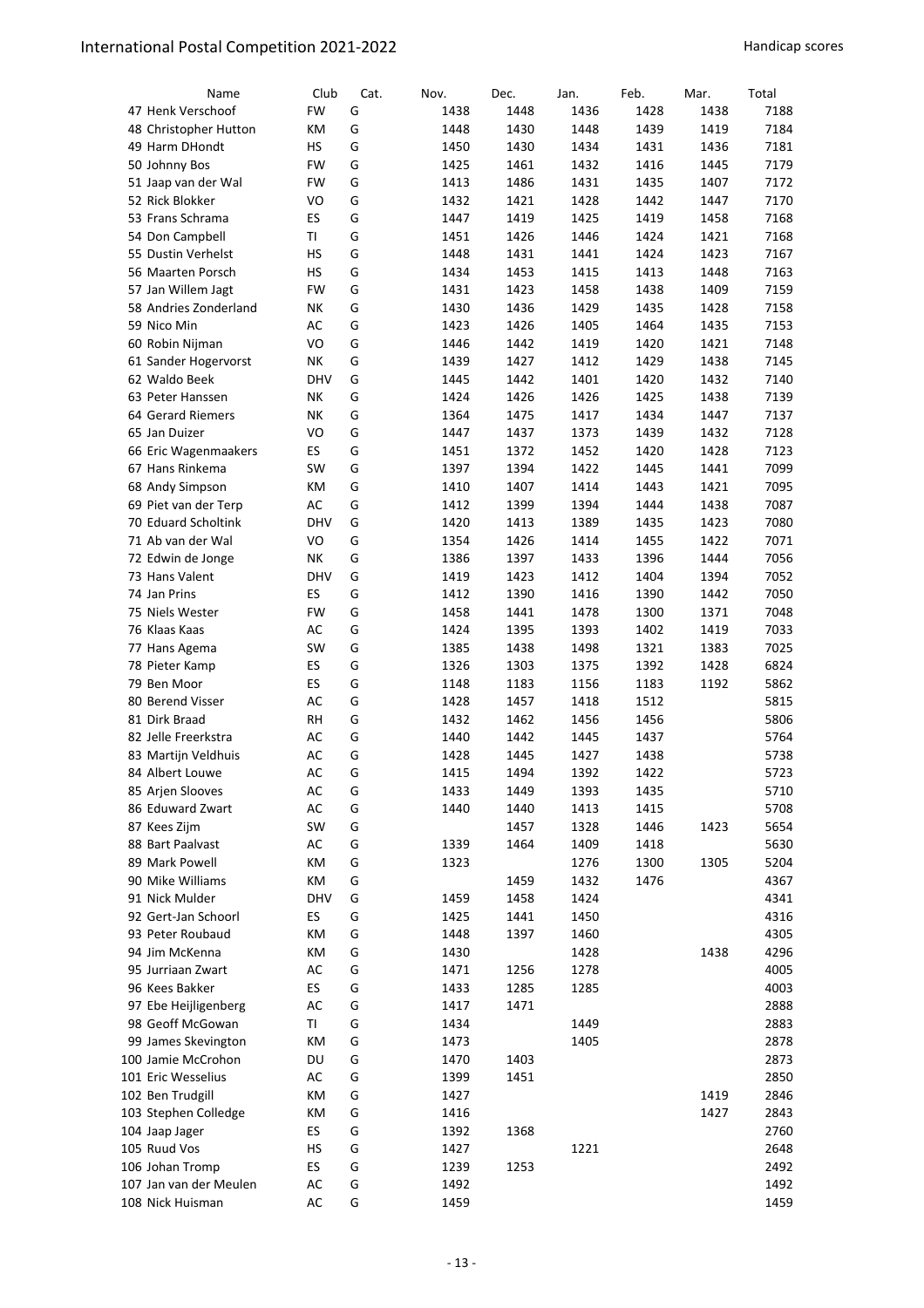| Name                   | Club       | Cat. | Nov. | Dec. | Jan. | Feb. | Mar. | Total |
|------------------------|------------|------|------|------|------|------|------|-------|
| 109 Ronald de Vries    | VA         | G    | 1457 |      |      |      |      | 1457  |
| 110 Duco v d Kuijl     | ES         | G    | 1455 |      |      |      |      | 1455  |
| 111 Bert Woord         | NΚ         | G    | 1454 |      |      |      |      | 1454  |
| 112 Kees Zijm          | <b>SW</b>  | G    | 1454 |      |      |      |      | 1454  |
| 113 Simon Verhoef      | SH         | G    | 1441 |      |      |      |      | 1441  |
| 114 Jan Folmer         | VA         | G    | 1437 |      |      |      |      | 1437  |
| 115 Benjamin Valent    | <b>SH</b>  | G    | 1429 |      |      |      |      | 1429  |
| 116 Theo Kemerlings    | <b>DHV</b> | G    | 1421 |      |      |      |      | 1421  |
| 117 Jan de Graaff      | VO         | G    | 1403 |      |      |      |      | 1403  |
| 118 Chris Pallett      | КM         | G    |      | 1381 |      |      |      | 1381  |
| 119 Sander Soeteman    | <b>DHV</b> | G    | 1377 |      |      |      |      | 1377  |
| 120 Andrew Powell      | КM         | G    |      |      | 1373 |      |      | 1373  |
| 121 Menno van der Meij | HS         | G    | 1363 |      |      |      |      | 1363  |
| 122 Joshua Timmer      | <b>SH</b>  | G    | 1352 |      |      |      |      | 1352  |
| 123 Gerrit Gerritsen   | <b>DHV</b> | G    | 1260 |      |      |      |      | 1260  |
| 124 Arjan Brouwer      | <b>DHV</b> | G    | 1242 |      |      |      |      | 1242  |
| 125 Pim Molenaar       | AC         | G    | 1223 |      |      |      |      | 1223  |
| 126 Erwin Roedema      | ES         | G    | 1219 |      |      |      |      | 1219  |
| 127 Simon Verhoef      | SH         | G    | 1134 |      |      |      |      | 1134  |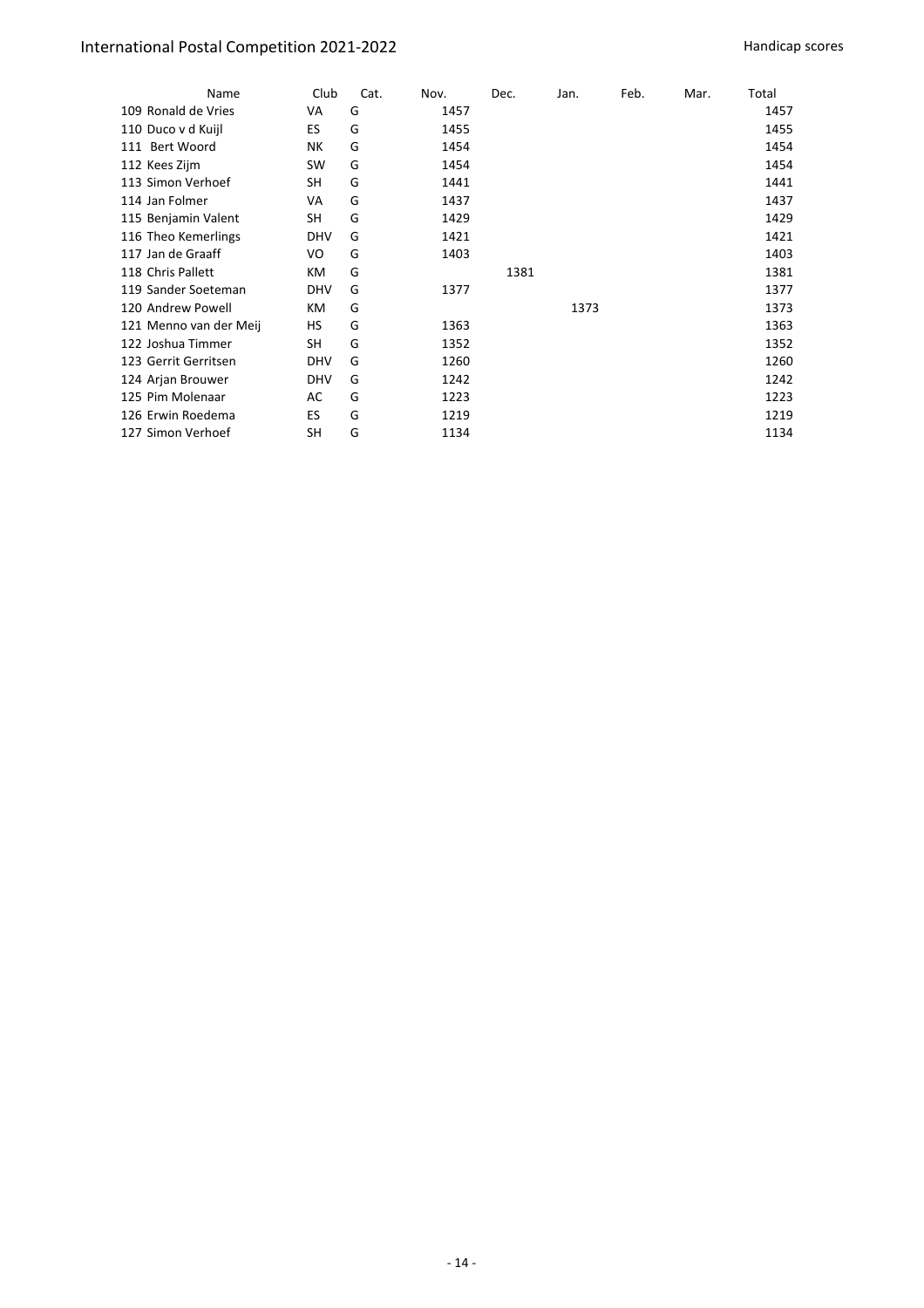## Top 6 adult handicapscore March 2022

| <b>Achilles Archery Club</b> |      |
|------------------------------|------|
| Irene Oortgijsen             | 1449 |
| <b>Ruud Smits</b>            | 1444 |
| Jan de Goede                 | 1442 |
| Piet van der Terp            | 1438 |
| Nico Min                     | 1435 |
| Ron Stolk                    | 1429 |
| Total score                  | 8637 |

#### **Deventer Handboog Vereniging**

| Jeroen Kruit            | 1438 |
|-------------------------|------|
| Robin Hocque            | 1436 |
| Menno Timmermans        | 1436 |
| Waldo Beek              | 1432 |
| Stefan Dijkslag         | 1429 |
| <b>Eduard Scholtink</b> | 1423 |
| Total score             | 8594 |

#### **Eilandschutters**

| Dirk Roeper           | 1587 |
|-----------------------|------|
| Martijn van Poelgeest | 1489 |
| Jeroen van Poelgeest  | 1463 |
| Frans Schrama         | 1458 |
| Aad van Gils          | 1446 |
| Jan Prins             | 1442 |
| Total score           | 8885 |

#### **Handboogschutterij V.Z.O.S.**

| Diana Veldkamp-Evers | 1476 |
|----------------------|------|
| Nico Maarschalk      | 1474 |
| Manja Boon           | 1457 |
| Marijn v. Ouwekerk   | 1453 |
| Judith Porsch        | 1452 |
| Tineke Paap          | 1452 |
| Total score          | 8764 |

#### **MBSOV Noordkop**

| Willem vlas           | 1454 |
|-----------------------|------|
| Wilco Roorda          | 1448 |
| <b>Gerard Riemers</b> | 1447 |
| Edwin de Jonge        | 1444 |
| Sander Hogervorst     | 1438 |
| Peter Hanssen         | 1438 |
| <b>Total score</b>    | 8669 |

#### **Saense Handboog Skutters**

Benjamin Valent 1383 (1383) Senjamin Valent 1383 (1383) Manon Korf Joshua Timmer

#### **HBSV Bredrode**

#### Total score

## Jeroen Kruit 1438 1515 Ania Pandel Robin Hocque 1436 1512 Mhairi Brooker Menno Timmermans **1436** 1436 **1502** Matthew Sin 1502 Waldo Beek 1432 1473 Ahmed Abdalrahman Stefan Dijkslag 1429 1462 Sophie Visser Eduard Scholtink 1423 1451 Fraser Harper Total score 8915 Dirk Roeper 1587 1515 Henk van der Wal Jaap Veenstra 1465 Wietse de Vries 1460 Johnny Bos 1445 Thijs van der Lei 1444 Johannes Henstra 1439 Total score 8885 Total score 8768 Sarah Goodwin 1494 Alan Duncan 1491 Heather Murray 1461 Sally MacKenzie 1460 Stuart Carter 1448 Katy Kitchen 1443 Total score 8797 Andries Timmer 1434 Annie Braad Dirk Braad Total score 8669 1434 Merel de Vries 1470 Geerts v Atteveld Marjan Reedijk 1441 van die seksembarjan van die koning van die koning van die 1441 van die 1441 van die 1441 Simon Verhoef **1423 1423 Fryske Wald boogschutters Kirby Muxloe Robin Hood** Hans Rinkema Kees Zijm **Swarte Skeepe Dundee Archery Club**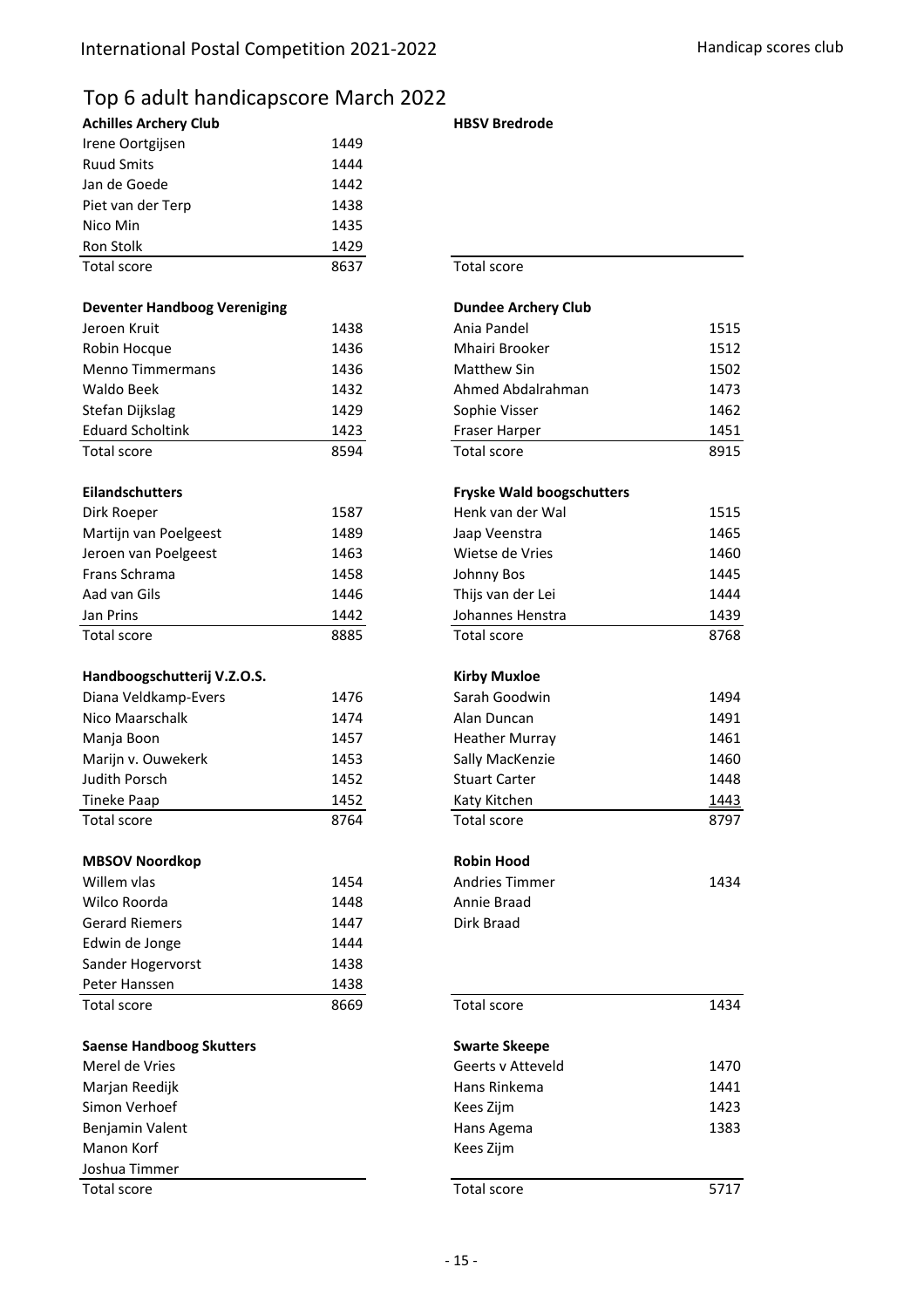# International Postal Competition 2021-2022 Handicap scores club

| <b>Timaru Archery Club</b> |      | <b>Toxophilite Society</b> |      |  |  |  |
|----------------------------|------|----------------------------|------|--|--|--|
| John Luxford               | 1442 | lan Millward               | 1448 |  |  |  |
| Don Campbell               | 1421 | Malcolm Thompson           | 1440 |  |  |  |
| Geoff McGowan              |      | Ruth Thompson              | 1420 |  |  |  |

| Total score                  | 2863 |                          | Total score         |      |      | 4308 |       |
|------------------------------|------|--------------------------|---------------------|------|------|------|-------|
| <b>VAST</b>                  |      |                          | <b>Voltreffers</b>  |      |      |      |       |
| Ronald de Vries              |      | Gerrit Leijnse           |                     |      |      |      |       |
| Jan Folmer                   |      |                          | <b>Rick Blokker</b> |      |      |      |       |
| Carolien Reynders            |      | Jan Duizer               |                     |      | 1432 |      |       |
|                              |      | Jet Jansen<br>Mik Bakker |                     |      | 1429 |      |       |
|                              |      |                          |                     |      | 1428 |      |       |
|                              |      | Ab van der Wal           |                     |      |      | 1422 |       |
| Total score                  |      | Total score              |                     |      |      | 8617 |       |
| Waterlandschutters           |      |                          |                     |      |      |      |       |
| Nikita Pols                  | 1475 |                          |                     |      |      |      |       |
| Pierre Blok                  | 1468 |                          |                     |      |      |      |       |
| Joyce de Ruiter              | 1461 |                          |                     |      |      |      |       |
| Judith Mulder                | 1455 |                          |                     |      |      |      |       |
| Michael Kuif                 | 1433 |                          |                     |      |      |      |       |
| Ron de Haan                  | 1410 |                          |                     |      |      |      |       |
| Total score                  |      |                          |                     |      |      |      |       |
| Club                         |      | Nov.                     | Dec.                | Jan. | Feb. | Mar. | total |
| Dundee Archery Club          |      | 8777                     | 8735                | 8838 | 8951 | 8915 | 44216 |
| <b>Achilles Archery Club</b> |      | 8937                     | 8886                | 8674 | 8856 | 8637 | 43990 |
| Kirby Muxloe                 |      | 8752                     | 8788                | 8736 | 8877 | 8797 | 43950 |
| Waterlandschutters           |      | 8886                     | 8790                | 8754 | 8668 | 8702 | 43800 |
| Handboogschutterij V.Z.O.S.  |      | 8810                     | 8728                | 8743 | 8746 | 8764 | 43791 |
| Eilandschutters              |      | 8754                     | 8720                | 8676 | 8697 | 8885 | 43732 |
| Fryske Wald boogschutters    |      | 8705                     | 8755                | 8718 | 8779 | 8768 | 43725 |
| Deventer Handboog Vereniging |      | 8810                     | 8700                | 8572 | 8617 | 8594 | 43293 |
| MBSOV Noordkop               |      | 8668                     | 8668                | 8590 | 8604 | 8669 | 43199 |
| Voltreffers                  |      | 8712                     | 8592                | 8539 | 8665 | 8617 | 43125 |
| Swarte Skeepe                |      | 5667                     | 5737                | 5716 | 5592 | 5717 | 28429 |
| <b>Toxophilite Society</b>   |      | 4320                     | 4320                | 4344 | 4297 | 4308 | 21589 |
| Robin Hood                   |      | 4267                     | 4394                | 4335 | 4376 | 1434 | 18806 |
| Timaru Archery Club          |      | 4357                     | 2854                | 4333 | 2861 | 2863 | 17268 |
| Saense Handboog Skutters     |      | 8543                     |                     |      |      |      | 8543  |
| <b>VAST</b>                  |      | 4322                     |                     |      |      |      | 4322  |

HBSV Bredrode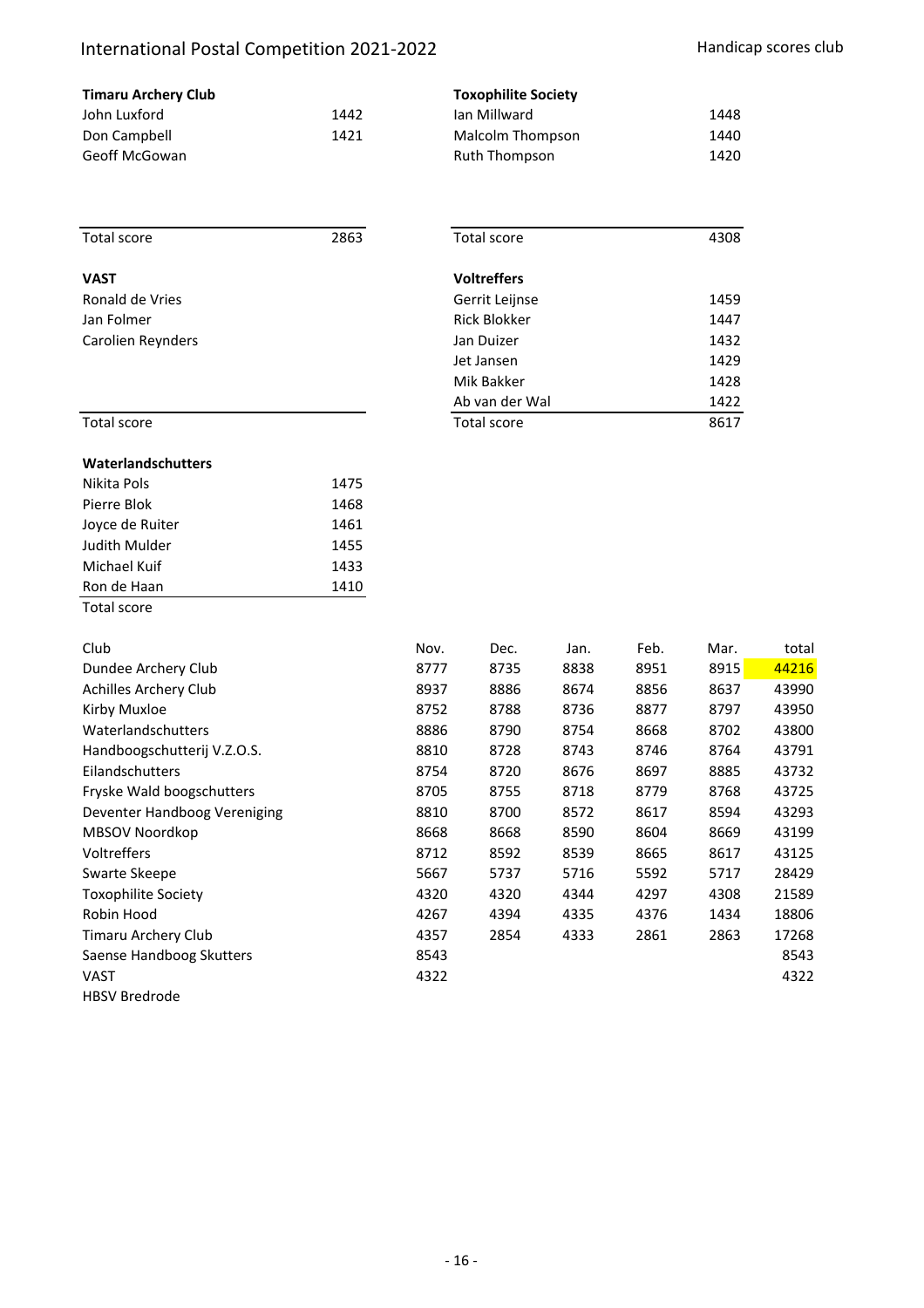# Top 2 Youth handicapscore March 2022

## **Achilles Archery Club**

#### **HBSV Bredrode**

| <b>Total score</b>                  |      | <b>Total score</b>               |      |  |  |  |
|-------------------------------------|------|----------------------------------|------|--|--|--|
| <b>Deventer Handboog Vereniging</b> |      | <b>Dundee Archery Club</b>       |      |  |  |  |
| Akash van Eerten                    |      | James Fergusson                  | 1574 |  |  |  |
| Lisa Kaptein                        |      | Shelley Wong                     | 1557 |  |  |  |
| <b>Total score</b>                  |      | <b>Total score</b>               |      |  |  |  |
| <b>Eilandschutters</b>              |      | <b>Fryske Wald boogschutters</b> |      |  |  |  |
|                                     |      | Friso Jagt                       | 1441 |  |  |  |
|                                     |      | Maxim Zomer                      | 1435 |  |  |  |
| Total score                         |      | <b>Total score</b>               |      |  |  |  |
| Handboogschutterij V.Z.O.S.         |      | <b>Kirby Muxloe</b>              |      |  |  |  |
| Peter Vernout                       |      |                                  | 1531 |  |  |  |
| Jasper Hoenderdos                   |      | Rosie Sharpe                     | 1477 |  |  |  |
| <b>Total score</b>                  |      | <b>Total score</b>               | 3008 |  |  |  |
| <b>MBSOV Noordkop</b>               |      | <b>Robin Hood</b>                |      |  |  |  |
| Thijmen van Theulingen              | 1538 | <b>Finley Smeelen</b>            | 1494 |  |  |  |
| Noa Adriaanse                       | 1533 | <b>Tobias Ottenheim</b>          | 1487 |  |  |  |
| Total score                         | 3071 | Total score                      | 2981 |  |  |  |
| <b>Saense Handboog Skutters</b>     |      | <b>Swarte Skeepe</b>             |      |  |  |  |
| Shania de Vries                     |      |                                  |      |  |  |  |
| Thijs Blom                          |      |                                  |      |  |  |  |
| <b>Total score</b>                  |      | Total score                      |      |  |  |  |
| <b>Timaru Archery Club</b>          |      | <b>Toxophilite Society</b>       |      |  |  |  |
| Zac Campbell                        | 1407 |                                  |      |  |  |  |
| Total score                         | 1407 | Total score                      |      |  |  |  |
| <b>VAST</b>                         |      | <b>Voltreffers</b>               |      |  |  |  |
|                                     |      | <b>Magnus Das</b>                | 1453 |  |  |  |
|                                     |      | Oscar Lensink                    | 1384 |  |  |  |
| Total score                         |      | Total score                      | 2837 |  |  |  |
| Waterlandschutters                  |      |                                  |      |  |  |  |
| Bettie de Groot                     | 1506 |                                  |      |  |  |  |
| Sabine Boschma                      | 1481 |                                  |      |  |  |  |
| Total score                         | 2987 |                                  |      |  |  |  |